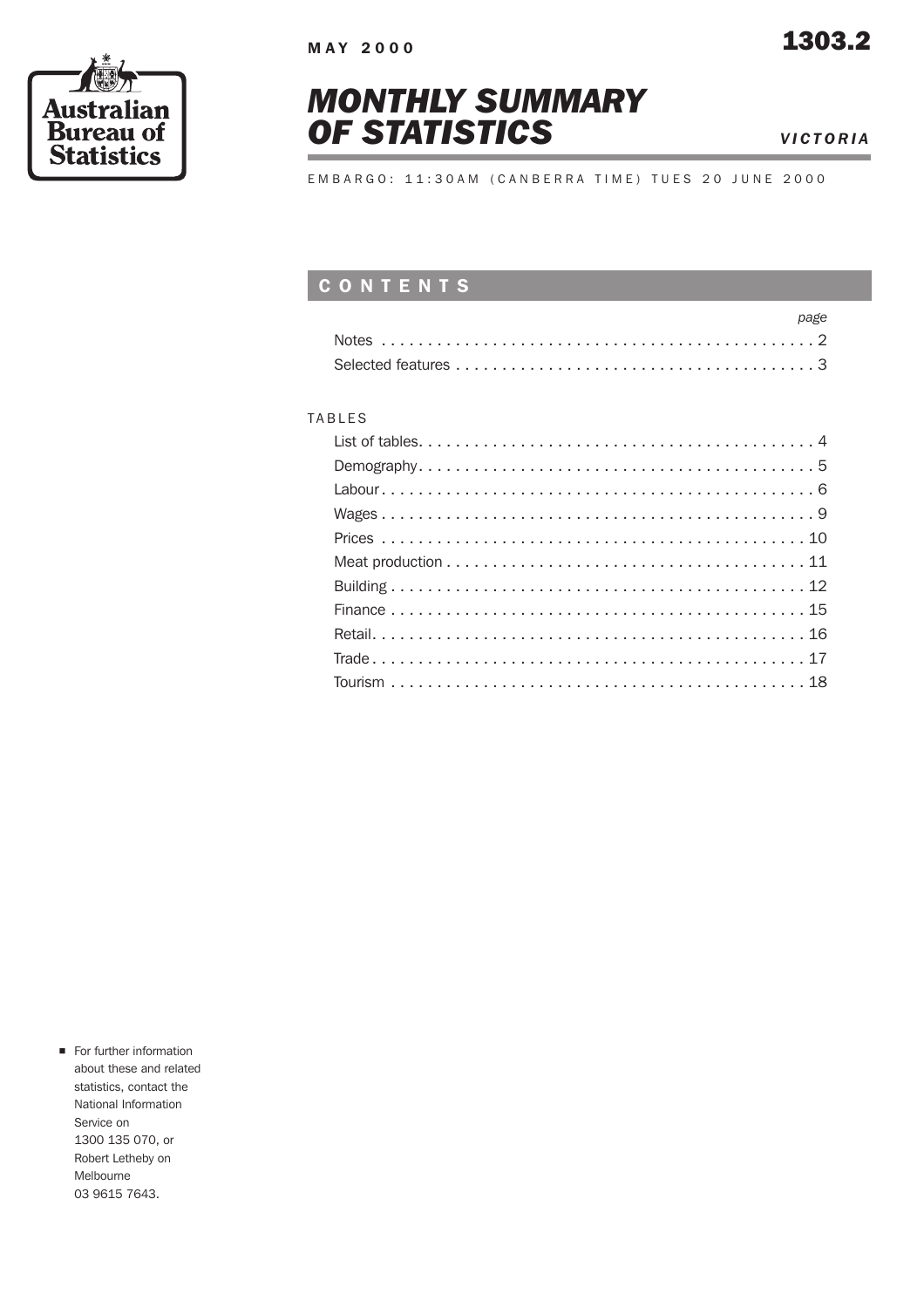|                                    | <b>NOTES</b>                                                                                                                                                                                                                                                                                                                                                                                          |                                                                                                                                                                                                                                                                                                                                                                                                                                                                                                                                                                                                                      |  |  |  |  |  |  |
|------------------------------------|-------------------------------------------------------------------------------------------------------------------------------------------------------------------------------------------------------------------------------------------------------------------------------------------------------------------------------------------------------------------------------------------------------|----------------------------------------------------------------------------------------------------------------------------------------------------------------------------------------------------------------------------------------------------------------------------------------------------------------------------------------------------------------------------------------------------------------------------------------------------------------------------------------------------------------------------------------------------------------------------------------------------------------------|--|--|--|--|--|--|
| FORTHCOMING ISSUES                 | <b>ISSUE</b>                                                                                                                                                                                                                                                                                                                                                                                          | <b>RELEASE DATE</b>                                                                                                                                                                                                                                                                                                                                                                                                                                                                                                                                                                                                  |  |  |  |  |  |  |
|                                    | <b>June 2000</b><br><b>July 2000</b><br>August 2000<br>September 2000<br>October 2000<br>November 2000                                                                                                                                                                                                                                                                                                | 18 July 2000<br>22 August 2000<br>19 September 2000<br>17 October 2000<br>21 November 2000<br>19 December 2000                                                                                                                                                                                                                                                                                                                                                                                                                                                                                                       |  |  |  |  |  |  |
| ABOUT THIS PUBLICATION             |                                                                                                                                                                                                                                                                                                                                                                                                       | The aim of this publication is to provide users with a range of the latest<br>statistics available at the end of each month of issue. Consequently, the<br>dates and periods shown are not always the same for each table, but are<br>in each case the latest figures available at that time.                                                                                                                                                                                                                                                                                                                        |  |  |  |  |  |  |
| SEASONAL ADJUSTMENT                |                                                                                                                                                                                                                                                                                                                                                                                                       | Seasonal adjustment is a means of removing the estimated effects of<br>normal seasonal variations from economic time series so that the effects<br>of other influences are obvious. Seasonal variations are the systematic<br>(though not necessarily regular) intra-year movements of economic time<br>series. These are often the result of non-economic phenomena, such as<br>climatic changes and regular religious festivals, e.g. Christmas and Easter.                                                                                                                                                        |  |  |  |  |  |  |
| <b>TREND ESTIMATE</b>              | Smoothing seasonally adjusted series produces a measure of trend by<br>removing the impact of the irregular component of the series. The trend<br>estimates are derived by applying a 13-term Henderson weighted moving<br>average to the respective seasonally adjusted series. Readers are reminded<br>that trend estimates are subject to revision as subsequent months' data<br>become available. |                                                                                                                                                                                                                                                                                                                                                                                                                                                                                                                                                                                                                      |  |  |  |  |  |  |
| CHANGES IN THIS ISSUE              | (Cat. no. 8501.0).                                                                                                                                                                                                                                                                                                                                                                                    | Changes to procedures for maintaining the Retail survey frame have been<br>introduced which affects the data in table 18. The introduction of these<br>practices resulted in an increase in the level of Retail turnover estimates<br>published for most industries for April 2000. However data from April<br>1994 onwards have been revised to progressively phase in this shift of<br>level. As a result of this process current and historic month to month<br>movements are not perceptibly affected. Further details are available in<br>paragraph 22 of the April 2000 publication of Retail Trade, Australia |  |  |  |  |  |  |
| SYMBOLS AND OTHER<br><b>USAGES</b> | not available<br>n.a.<br>n.e.c.<br>n.p.<br>applicable<br>not yet available<br>n.y.a.<br>p<br>$\mathbf r$<br>$\ast$<br>practical uses<br>not applicable                                                                                                                                                                                                                                                | not elsewhere classified<br>not available for publication but included in totals where<br>preliminary—figure or series subject to revision<br>figure or series revised since previous issue<br>estimate has a relative standard error greater than 25% and is<br>therefore subject to sampling variability too high for most<br>nil or rounded to zero                                                                                                                                                                                                                                                               |  |  |  |  |  |  |

Zia ABBASI, Regional Director, Victoria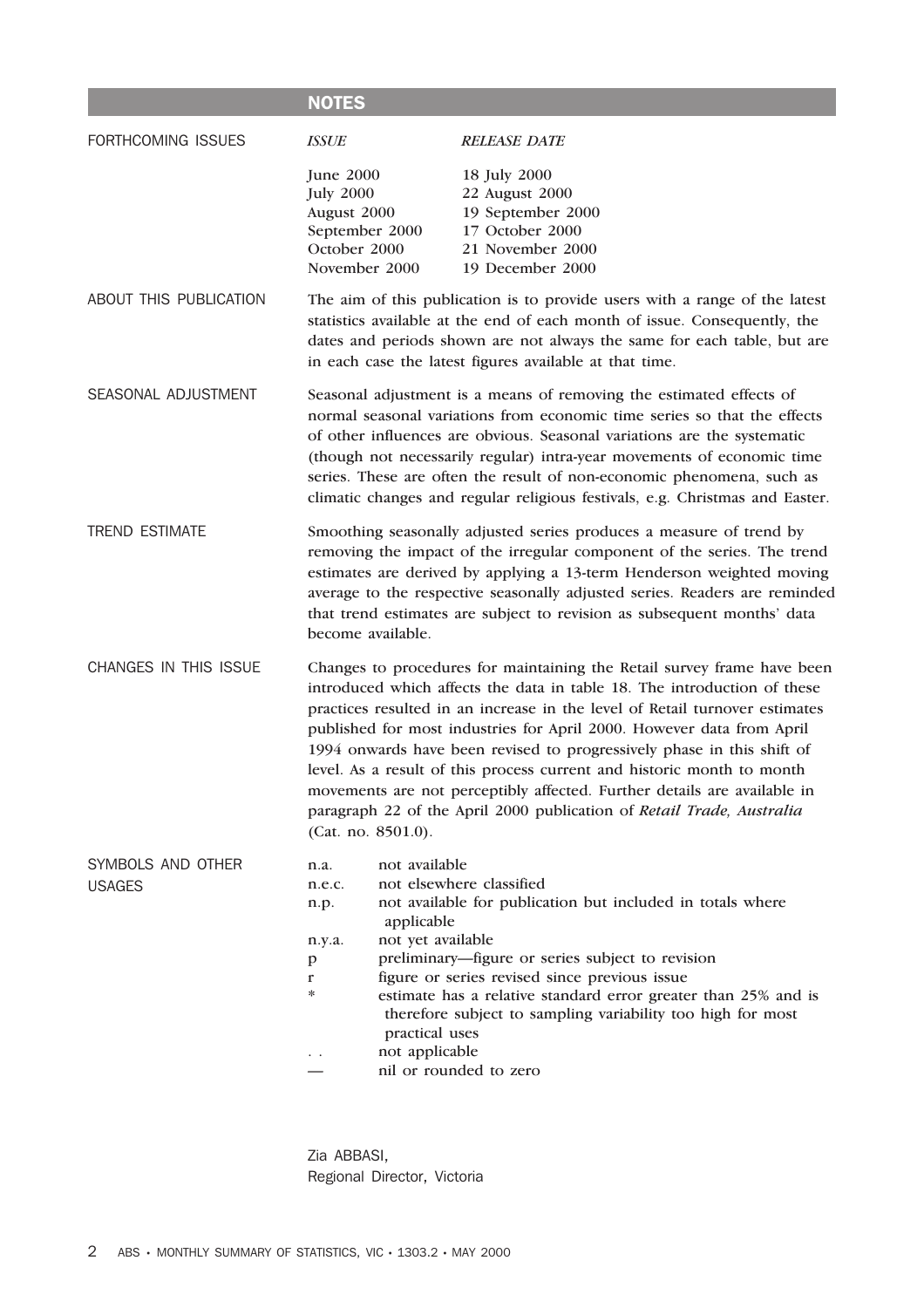### SELECTED FEATURES

UNEMPLOYMENT RATE, Trend—Monthly



NEW DWELLING UNITS APPROVED, Trend—Monthly



TOTAL VALUE OF SECURED HOUSING FINANCE COMMITMENTS TO INDIVIDUALS, Trend—Monthly













PRIVATE NEW CAPITAL EXPENDITURE, Trend—Quarterly





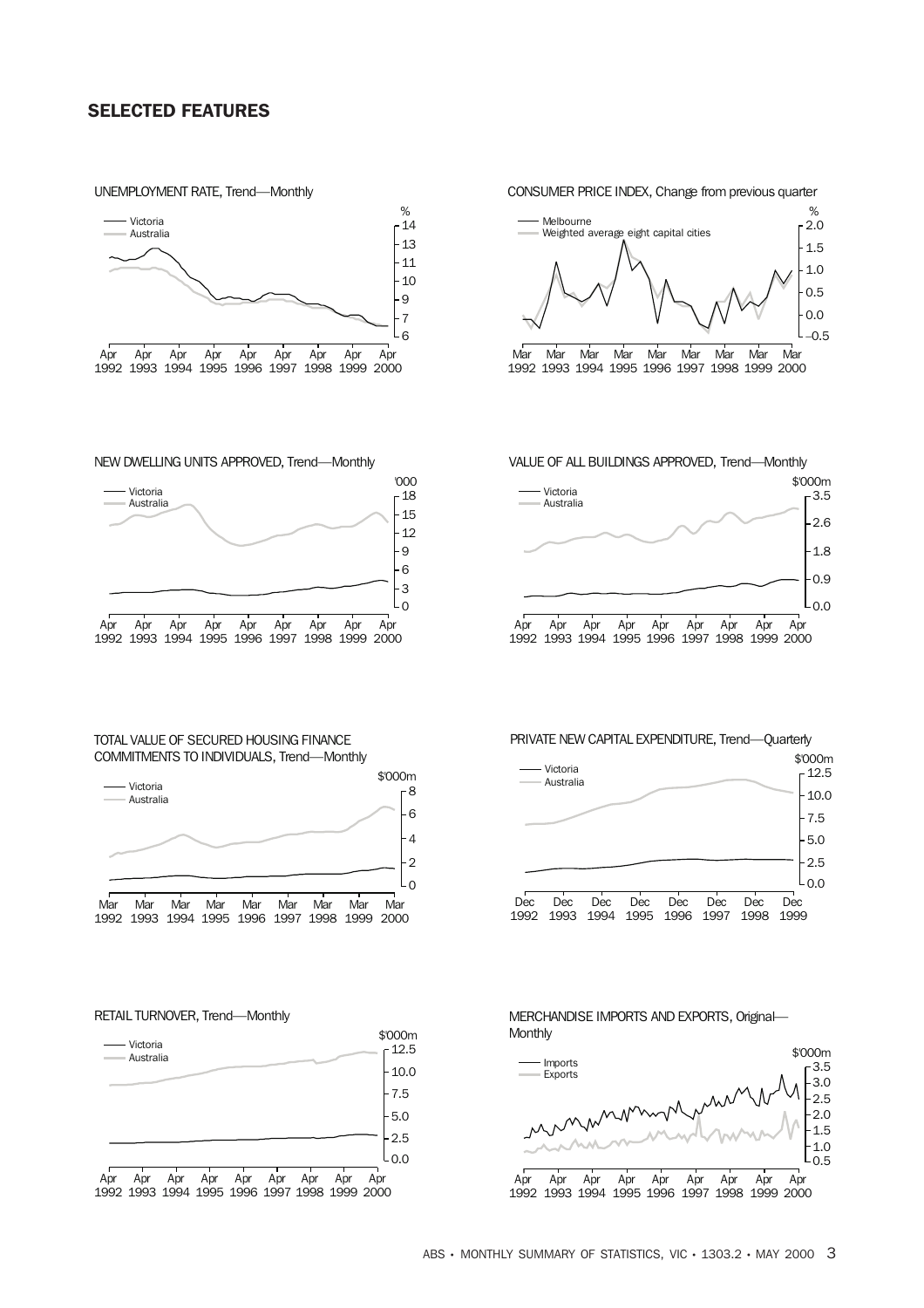## LIST OF TABLES

| <b>DEMOGRAPHY</b>      | 1              | Estimated resident population                                                           | 5              |
|------------------------|----------------|-----------------------------------------------------------------------------------------|----------------|
|                        | $\overline{2}$ | Births, deaths, marriages and divorces                                                  | 5              |
| <b>LABOUR</b>          | 3              | Labour force status of the civilian population aged                                     |                |
|                        |                | 15 years and over                                                                       | 6              |
|                        | 4              | Employed persons, by industry                                                           | $\overline{7}$ |
|                        | 5              | Job vacancies                                                                           | 8              |
|                        | 6              | Industrial disputes causing stoppage of work                                            | 8              |
|                        | 7              | Average weekly earnings of employees                                                    | $\mathsf{9}$   |
| <b>PRICES</b>          | 8              | Consumer price index-Melbourne                                                          | 10             |
|                        | 9              | Price index of materials used in building—Melbourne                                     | 10             |
| <b>MEAT PRODUCTION</b> | 10             | Livestock slaughterings                                                                 | 11             |
|                        | 11             | Meat production                                                                         | 11             |
| <b>BUILDING</b>        | 12             | Building approvals-Melbourne and Victoria                                               | 12             |
|                        | 13             | New houses and other residential buildings, number of<br>dwelling units                 | 13             |
|                        | 14             | Value of building                                                                       | 14             |
| <b>FINANCE</b>         | 15             | Private new capital expenditure, by selected industries                                 |                |
|                        |                | and type of asset                                                                       | 15             |
|                        | 16             | Commercial finance commitments                                                          | 15             |
|                        | 17             | Secured housing finance commitments, dwelling units                                     | 16             |
| <b>RETAIL</b>          | 18             | Retail turnover, by industry (excluding motor vehicles,<br>parts, petrol, etc.)         | 16             |
| <b>TRADE</b>           | 19             | Exports and imports, by sections of the Australian export<br>and import classifications | 17             |

20 Overseas trade, major trading partners 17 21 Value of overseas trade—Victoria and Australia 18

TOURISM 22 Tourist accommodation 18

Page

4 ABS • MONTHLY SUMMARY OF STATISTICS, VIC • 1303.2 • MAY 2000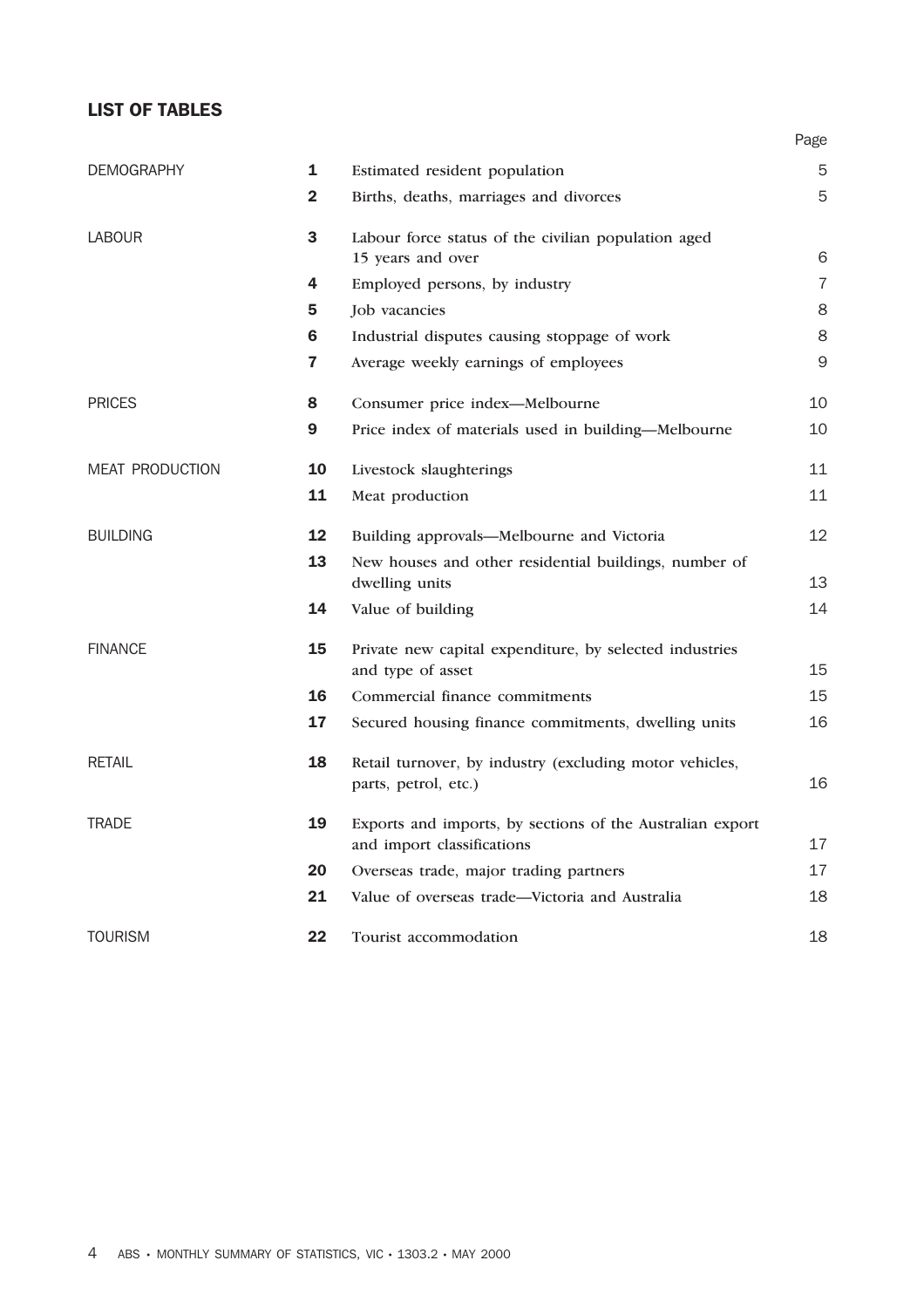|                                                        |             |             | At end of period | Increase during period |       |                                         |  |
|--------------------------------------------------------|-------------|-------------|------------------|------------------------|-------|-----------------------------------------|--|
|                                                        |             |             |                  |                        |       | Melbourne Statistical<br>Division at 30 |  |
|                                                        | Males       | Females     | Persons          | Natural                | Total | June(a)                                 |  |
|                                                        | '000        | '000        | '000             | '000                   | '000  | '000                                    |  |
| 1996-97                                                | 2 2 7 5 . 2 | 2 3 3 0 . 0 | 4 605.2          | 28.7                   | 45.1  | 3 3 2 1.8                               |  |
| 1997-98                                                | 2 301.0     | 2 3 5 3 . 9 | 4 6 5 4.9        | 27.7                   | 49.7  | 3 3 6 7 .0                              |  |
| 1998-99                                                | 2 3 3 0.1   | 2 3 8 2.1   | 4 7 1 2.2        | 26.2                   | 57.2  | 3 4 1 7 . 2                             |  |
| 1997                                                   |             |             |                  |                        |       |                                         |  |
| September gtr                                          | 2 2 8 1.9   | 2 3 3 6 . 0 | 4 617.8          | 6.1                    | 12.6  | $\ddot{\phantom{0}}$                    |  |
| December qtr                                           | 2 2 8 6.3   | 2 341.1     | 4 627.4          | 7.4                    | 9.6   | $\ddot{\phantom{0}}$                    |  |
| 1998                                                   |             |             |                  |                        |       |                                         |  |
| March qtr                                              | 2 2 9 5 . 3 | 2 3 4 8.9   | 4 644.3          | 7.4                    | 16.9  | $\ddot{\phantom{0}}$                    |  |
| June qtr                                               | 2 301.0     | 2 3 5 3 . 9 | 4 6 5 4.9        | 6.8                    | 10.7  | $\ddot{\phantom{0}}$                    |  |
| September gtr                                          | 2 3 0 8.2   | 2 3 6 0.8   | 4 6 6 9.0        | 6.4                    | 14.1  | $\cdot$ .                               |  |
| December gtr                                           | 2 3 1 5 . 3 | 2 3 68.6    | 4 683.8          | 6.6                    | 14.8  | $\ddot{\phantom{0}}$                    |  |
| 1999                                                   |             |             |                  |                        |       |                                         |  |
| March gtr                                              | 2 3 2 4.6   | 2 3 7 6.8   | 4 701.4          | 6.9                    | 17.6  | $\ddot{\phantom{0}}$                    |  |
| June qtr                                               | 2 3 3 0.1   | 2 3 8 2.1   | 4 7 1 2.2        | 6.4                    | 10.8  | $\ddot{\phantom{0}}$                    |  |
| September qtr                                          | 2 3 3 7 . 8 | 2 3 8 8.9   | 4726.6           | 6.2                    | 14.4  | $\ddot{\phantom{0}}$                    |  |
| December qtr                                           | 2 3 4 5 . 1 | 2 3 9 6.3   | 4 741.5          | 6.3                    | 14.9  | $\cdot$ .                               |  |
| (a) Based on the 1998 Statistical Division boundaries. |             |             |                  |                        |       |                                         |  |

*Source: Australian Demographic Statistics (Cat. no. 3101.0) (quarterly).*

# 2 BIRTHS, DEATHS, MARRIAGES AND DIVORCES

|                                                                                                                           |               | Registrations                          |           |                 |                      |                      | Annual rate per 1,000 of mean estimated resident<br>population |                      |                                              |  |  |
|---------------------------------------------------------------------------------------------------------------------------|---------------|----------------------------------------|-----------|-----------------|----------------------|----------------------|----------------------------------------------------------------|----------------------|----------------------------------------------|--|--|
|                                                                                                                           | <b>Births</b> | Deaths<br>(including<br>infant deaths) | Marriages | <b>Divorces</b> | <b>Births</b>        | Deaths               | Marriages                                                      | <b>Divorces</b>      | Infant<br>deaths per<br>1,000 live<br>births |  |  |
|                                                                                                                           | no.           | no.                                    | no.       | no.             | rate                 | rate                 | rate                                                           | rate                 | rate                                         |  |  |
| 1996-97                                                                                                                   | 61 232        | 32 570                                 | 25 664    | 13 046          | 13.36                | 7.11                 | 5.60                                                           | 2.85                 | 4.46                                         |  |  |
| 1997-98                                                                                                                   | 60 143        | 32 4 23                                | 25 955    | 11916           | 13.00                | 7.01                 | 5.61                                                           | 2.58                 | 4.86                                         |  |  |
| 1998-99 p                                                                                                                 | 59 016        | 32 769                                 | 26 249    | 12 614          | 12.60                | 7.00                 | 5.60                                                           | 2.69                 | 5.74                                         |  |  |
| 1997                                                                                                                      |               |                                        |           |                 |                      |                      |                                                                |                      |                                              |  |  |
| September qtr                                                                                                             | 15 437        | 9 3 4 4                                | 3822      | 3 1 6 4         | . .                  | $\ddot{\phantom{0}}$ | . .                                                            | $\ddotsc$            | $\sim$ $\sim$                                |  |  |
| December qtr                                                                                                              | 15 25 9       | 7813                                   | 7 5 3 3   | 3 1 8 1         | $\ddot{\phantom{0}}$ | $\sim$ $\sim$        | $\cdot$ .                                                      | $\sim$ $\sim$        | $\sim$ $\sim$                                |  |  |
| Year-1997                                                                                                                 | 60 610        | 32 760                                 | 25 4 5 6  | 12 4 63         | 13.16                | 7.11                 | 5.53                                                           | 2.71                 | 4.82                                         |  |  |
| 1998                                                                                                                      |               |                                        |           |                 |                      |                      |                                                                |                      |                                              |  |  |
| March qtr                                                                                                                 | 14577         | 7 1 6 9                                | 8530      | 2 6 6 3         | $\cdot$ .            | . .                  | $\cdot$ .                                                      | $\ddot{\phantom{0}}$ | $\sim$ $\sim$                                |  |  |
| June qtr                                                                                                                  | 14870         | 8 0 9 7                                | 6070      | 2 9 0 8         | . .                  | $\ddotsc$            | . .                                                            | $\ddotsc$            | $\ddot{\phantom{0}}$                         |  |  |
| September qtr p                                                                                                           | 15 550        | 9 1 3 1                                | 3912      | 3 1 8 8         | $\ddot{\phantom{0}}$ | $\ddot{\phantom{0}}$ | $\cdot$ .                                                      | $\ddot{\phantom{0}}$ | $\sim$ $\sim$                                |  |  |
| December gtr p                                                                                                            | 15 193        | 8 6 1 4                                | 7860      | 3 5 4 8         | $\cdot$ .            | $\ddotsc$            | $\cdot$ .                                                      | $\sim$ $\sim$        | $\sim$ $\sim$                                |  |  |
| Year-1998 p                                                                                                               | 60 190        | 33 011                                 | 26 372    | 12 307          | 12.93                | 7.09                 | 5.67                                                           | 2.64                 | 5.15                                         |  |  |
| 1999                                                                                                                      |               |                                        |           |                 |                      |                      |                                                                |                      |                                              |  |  |
| March qtr p                                                                                                               | 13 4 9 2      | 6 6 18                                 | 8659      | 2 7 7 4         | $\cdot$ .            | . .                  | $\ddot{\phantom{0}}$                                           | $\ddot{\phantom{0}}$ | $\ddot{\phantom{0}}$                         |  |  |
| June qtr p                                                                                                                | 14 781        | 8 4 0 6                                | 5818      | 3 1 0 4         | $\cdot$ .            | $\ddot{\phantom{0}}$ | $\cdot$ .                                                      | $\ddot{\phantom{0}}$ | $\ddot{\phantom{0}}$                         |  |  |
| September gtr                                                                                                             | 14 965        | 8 7 4 7                                | 4 2 1 0   | 3 4 6 1         | . .                  | $\sim$ $\sim$        | $\ddot{\phantom{1}}$                                           | $\ddot{\phantom{0}}$ | $\sim$ $\sim$                                |  |  |
| December gtr p                                                                                                            | 14 554        | 8 2 2 0                                | 8 4 6 2   | 3 4 3 8         | $\cdot$ .            | $\ddot{\phantom{0}}$ | $\cdot$ .                                                      | $\sim$ $\sim$        | $\sim$ $\sim$                                |  |  |
| Year-1999 p                                                                                                               | 57 792        | 31 991                                 | 27 149    | 12 7 7 7        | 12.26                | 6.79                 | 5.76                                                           | 2.71                 | 5.69                                         |  |  |
| Source: Demography, Victoria (Cat. no. 3311.2) (annual); Australian Demographic Statistics (Cat. no. 3101.0) (quarterly). |               |                                        |           |                 |                      |                      |                                                                |                      |                                              |  |  |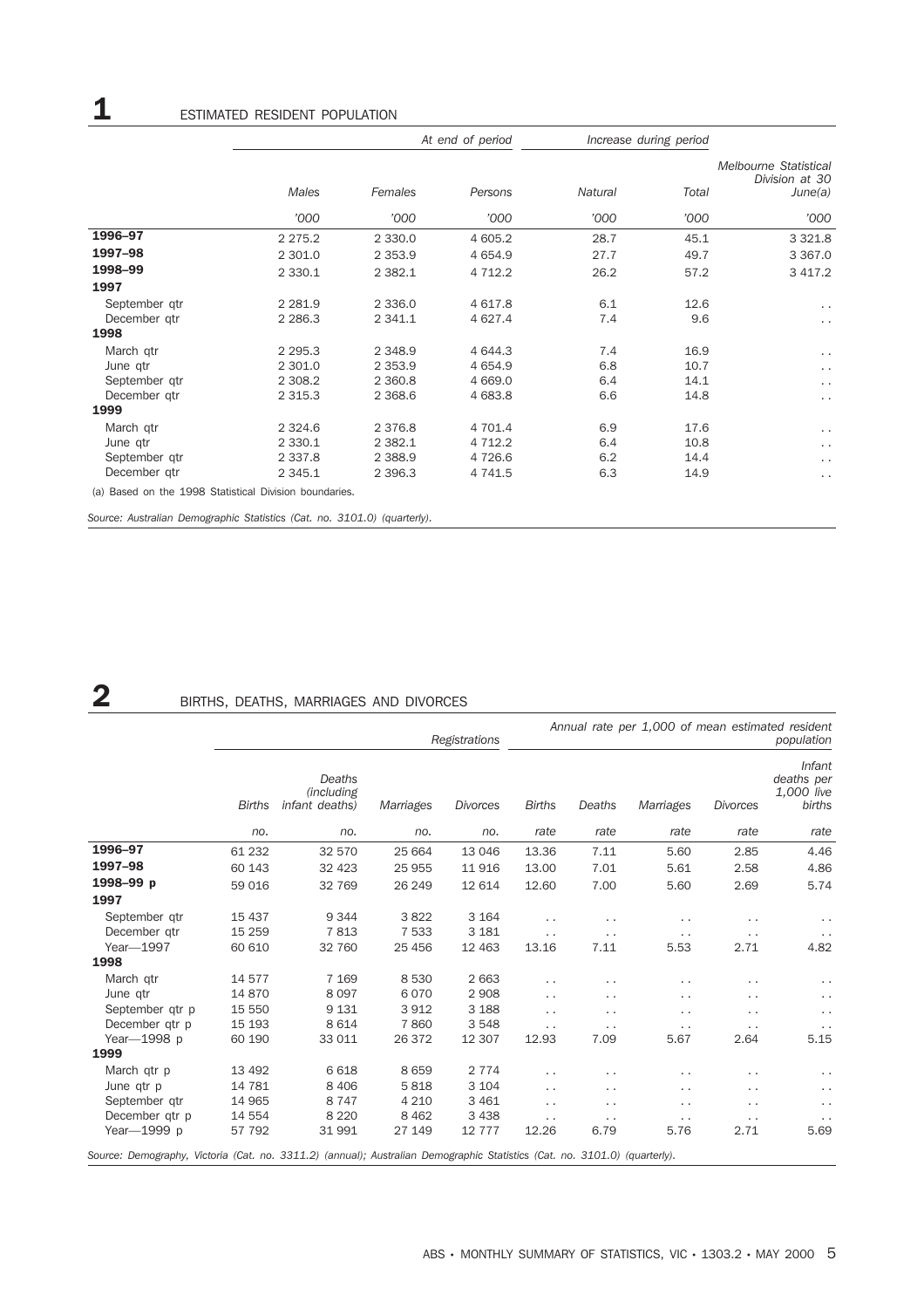|                                                               |                  |                          |              | Part-        |                | Labour                   | Not in            | Civilian<br>population<br>labour 15 years and | Unemploy-  | Partici-<br>pation |
|---------------------------------------------------------------|------------------|--------------------------|--------------|--------------|----------------|--------------------------|-------------------|-----------------------------------------------|------------|--------------------|
|                                                               | Full-time        | Total                    | Full-time    | time         | Total          | force                    | force             | over                                          | ment rate  | rate               |
|                                                               | '000             | '000                     | '000         | '000         | '000           | '000                     | '000              | '000                                          | $\%$       | $\%$               |
|                                                               |                  |                          |              |              | <b>MALES</b>   |                          |                   |                                               |            |                    |
| 1999                                                          |                  |                          |              |              |                |                          |                   |                                               |            |                    |
| February                                                      | 1 0 8 5.5        | 1 2 3 1 . 2              | 94.5         | 16.2         | 110.7          | 1 3 4 1.9                | 486.5             | 1828.4                                        | 8.2        | 73.4               |
| March                                                         | 1 0 8 3.1        | 1 2 3 8 . 3              | 81.9         | 17.1         | 99.0           | 1 3 3 7 . 4              | 493.2             | 1830.5                                        | 7.4        | 73.1               |
| April                                                         | 1 0 6 5.9        | 1 2 2 9.7                | 91.6         | 19.7         | 111.3          | 1 341.0                  | 491.9             | 1832.9                                        | 8.3        | 73.2               |
| May                                                           | 1 0 6 5.2        | 1 2 2 0.4                | 88.8         | 21.9         | 110.7          | 1 3 3 1 . 1              | 504.2             | 1835.3                                        | 8.3        | 72.5               |
| June                                                          | 1072.6           | 1 2 4 8.4                | 87.4         | 11.5         | 98.8           | 1 347.2                  | 490.4             | 1837.7                                        | 7.3        | 73.3               |
| July                                                          | 1 0 8 2.6        | 1 2 4 3.2                | 80.7         | 14.8         | 95.5           | 1 3 3 8.7                | 501.3             | 1840.0                                        | 7.1        | 72.8               |
| August<br>September                                           | 1072.4<br>1079.6 | 1 2 2 5.7<br>1 2 4 3 . 7 | 80.3<br>82.8 | 18.1<br>17.7 | 98.4<br>100.5  | 1 3 2 4 . 2<br>1 3 4 4.2 | 518.2<br>500.5    | 1842.3<br>1844.7                              | 7.4<br>7.5 | 71.9<br>72.9       |
| October                                                       | 1077.2           | 1 242.2                  | 71.5         | 15.9         | 87.4           | 1 3 2 9.6                | 518.0             | 1847.6                                        | 6.6        | 72.0               |
| November                                                      | 1 0 68.9         | 1 2 2 8 . 3              | 74.6         | 14.4         | 89.0           | 1 3 1 7 . 4              | 533.2             | 1850.5                                        | 6.8        | 71.2               |
| December                                                      | 1 0 9 7 . 1      | 1 2 6 2.9                | 74.8         | 20.1         | 95.0           | 1 3 5 7 . 9              | 495.6             | 1853.5                                        | 7.0        | 73.3               |
| 2000                                                          |                  |                          |              |              |                |                          |                   |                                               |            |                    |
| January                                                       | 1077.8           | 1 2 3 2.6                | 78.0         | 13.5         | 91.4           | 1 3 2 4 .0               | 531.6             | 1855.6                                        | 6.9        | 71.4               |
| February                                                      | 1 102.6          | 1 2 5 4.6                | 71.9         | 18.8         | 90.7           | 1 3 4 5 . 3              | 512.6             | 1857.8                                        | 6.7        | 72.4               |
| March                                                         | 1 0 8 4 . 4      | 1 2 4 9.8                | 71.7         | 21.1         | 92.8           | 1 3 4 2.5                | 517.5             | 1860.0                                        | 6.9        | 72.2               |
| April                                                         | 1 0 8 4 . 6      | 1 2 5 5.0                | 69.1         | 21.0         | 90.1           | 1 3 4 5 . 1              | 517.1             | 1862.2                                        | 6.7        | 72.2               |
|                                                               |                  |                          |              |              | <b>FEMALES</b> |                          |                   |                                               |            |                    |
| 1999                                                          |                  |                          |              |              |                |                          |                   |                                               |            |                    |
| February                                                      | 531.6            | 929.5                    | 54.6         | 32.1         | 86.7           | 1 0 1 6.2                | 893.0             | 1 909.2                                       | 8.5        | 53.2               |
| March                                                         | 525.8            | 936.6                    | 48.1         | 32.2         | 80.3           | 1 0 1 6.9                | 894.3             | 1911.2                                        | 7.9        | 53.2               |
| April                                                         | 520.0            | 936.8                    | 45.6         | 28.2         | 73.8           | 1 0 1 0.6                | 902.9             | 1913.5                                        | 7.3        | 52.8               |
| May                                                           | 520.3            | 940.0                    | 43.5         | 28.0         | 71.5           | 1 0 1 1.5                | 904.4             | 1915.9                                        | 7.1        | 52.8               |
| June                                                          | 523.6            | 951.8                    | 44.5         | 25.1         | 69.6           | 1 0 2 1.4                | 896.8             | 1918.2                                        | 6.8        | 53.2               |
| July                                                          | 542.5            | 963.3                    | 38.6         | 35.3         | 73.9           | 1 0 3 7 . 2              | 883.4             | 1920.6                                        | 7.1        | 54.0               |
| August                                                        | 527.8            | 953.3                    | 38.4         | 29.0         | 67.4           | 1 0 20.6                 | 902.3             | 1922.9                                        | 6.6        | 53.1               |
| September                                                     | 539.5            | 981.9                    | 45.5         | 33.9         | 79.3           | 1 0 6 1.2                | 864.1             | 1925.3                                        | 7.5        | 55.1               |
| October<br>November                                           | 536.0<br>533.8   | 975.8<br>975.3           | 42.3<br>38.5 | 25.8<br>27.7 | 68.1<br>66.3   | 1 0 4 3.9<br>1 041.6     | 884.1<br>889.1    | 1928.0<br>1930.7                              | 6.5<br>6.4 | 54.1<br>54.0       |
| December                                                      | 568.0            | 997.4                    | 43.5         | 26.8         | 70.4           | 1 0 6 7 .8               | 865.6             | 1933.4                                        | 6.6        | 55.2               |
| 2000                                                          |                  |                          |              |              |                |                          |                   |                                               |            |                    |
| January                                                       | 547.3            | 943.2                    | 43.4         | 33.8         | 77.3           | 1 0 2 0.5                | 915.0             | 1935.4                                        | 7.6        | 52.7               |
| February                                                      | 546.2            | 965.8                    | 49.9         | 34.2         | 84.1           | 1 0 4 9.9                | 887.6             | 1937.5                                        | 8.0        | 54.2               |
| March                                                         | 546.9            | 981.2                    | 47.6         | 33.3         | 80.9           | 1 0 6 2.1                | 877.4             | 1939.5                                        | 7.6        | 54.8               |
| April                                                         | 541.5            | 978.8                    | 44.0         | 30.3         | 74.3           | 1 0 5 3.1                | 888.3             | 1941.5                                        | 7.1        | 54.2               |
|                                                               |                  |                          |              |              | <b>PERSONS</b> |                          |                   |                                               |            |                    |
| 1999                                                          |                  |                          |              |              |                |                          |                   |                                               |            |                    |
| February                                                      | 1617.1           | 2 160.8                  | 149.1        | 48.3         | 197.4          | 2 3 5 8.1                | 1 3 7 9 . 5       | 3 7 3 7 . 6                                   | 8.4        | 63.1               |
| March                                                         | 1 609.0          | 2 175.0                  | 130.0        | 49.3         | 179.3          | 2 3 5 4 . 3              | 1 3 8 7 . 5       | 3 741.8                                       | 7.6        | 62.9               |
| April                                                         | 1585.9           | 2 166.6                  | 137.3        | 47.8         | 185.1          | 2 3 5 1.6                | 1 3 9 4.8         | 3 746.5                                       | 7.9        | 62.8               |
| May                                                           | 1582.8           | 2 160.3                  | 132.3        | 49.9         | 182.2          | 2 342.6                  | 1 408.6           | 3 751.2                                       | 7.8        | 62.4               |
| June                                                          | 1596.2           | 2 200.2                  | 131.9        | 36.6         | 168.4          | 2 3 68.6                 | 1 3 8 7 . 3       | 3 7 5 5.9                                     | 7.1        | 63.1               |
| July                                                          | 1625.1           | 2 2 0 6.5                | 119.4        | 50.1         | 169.4          | 2 375.9                  | 1 3 8 4.6         | 3 760.6                                       | 7.1        | 63.2               |
| August                                                        | 1 600.2          | 2 179.0                  | 118.7        | 47.1         | 165.8          | 2 344.8                  | 1 4 2 0.5         | 3 7 6 5 . 3                                   | 7.1        | 62.3               |
| September                                                     | 1619.1           | 2 2 2 5.5                | 128.3        | 51.6         | 179.9          | 2 4 0 5.4                | 1 3 6 4 .5        | 3 7 7 0.0                                     | 7.5        | 63.8               |
| October                                                       | 1613.2           | 2 2 1 8 .0               | 113.7        | 41.8         | 155.5          | 2 3 7 3 .5               | 1 402.1           | 3 7 7 5.6                                     | 6.6        | 62.9               |
| November                                                      | 1602.7           | 2 2 0 3.7                | 113.2        | 42.1         | 155.3          | 2 3 5 9.0                | 1 4 2 2.2         | 3 781.2                                       | 6.6        | 62.4               |
| December<br>2000                                              | 1665.1           | 2 2 6 0.3                | 118.3        | 47.0         | 165.3          | 2 4 2 5.7                | 1 3 6 1.2         | 3786.8                                        | 6.8        | 64.1               |
|                                                               |                  | 2 175.8                  | 121.4        |              |                |                          |                   |                                               | 7.2        |                    |
| January<br>February                                           | 1625.1<br>1648.7 | 2 2 2 0.4                | 121.8        | 47.3<br>53.0 | 168.7<br>174.8 | 2 3 4 4.5<br>2 3 9 5.2   | 1446.6<br>1 400.1 | 3 791.1<br>3 795.3                            | 7.3        | 61.8<br>63.1       |
| March                                                         | 1631.3           | 2 2 3 0.9                | 119.3        | 54.4         | 173.7          | 2 404.6                  | 1 3 9 4 . 9       | 3799.6                                        | 7.2        | 63.3               |
| April                                                         | 1626.1           | 2 2 3 3.8                | 113.1        | 51.3         | 164.4          | 2 3 9 8.2                | 1 4 0 5.4         | 3 803.6                                       | 6.9        | 63.1               |
| Source: Labour Force, Victoria (Cat. no. 6202.2) (quarterly). |                  |                          |              |              |                |                          |                   |                                               |            |                    |

*Employed Unemployed looking for work*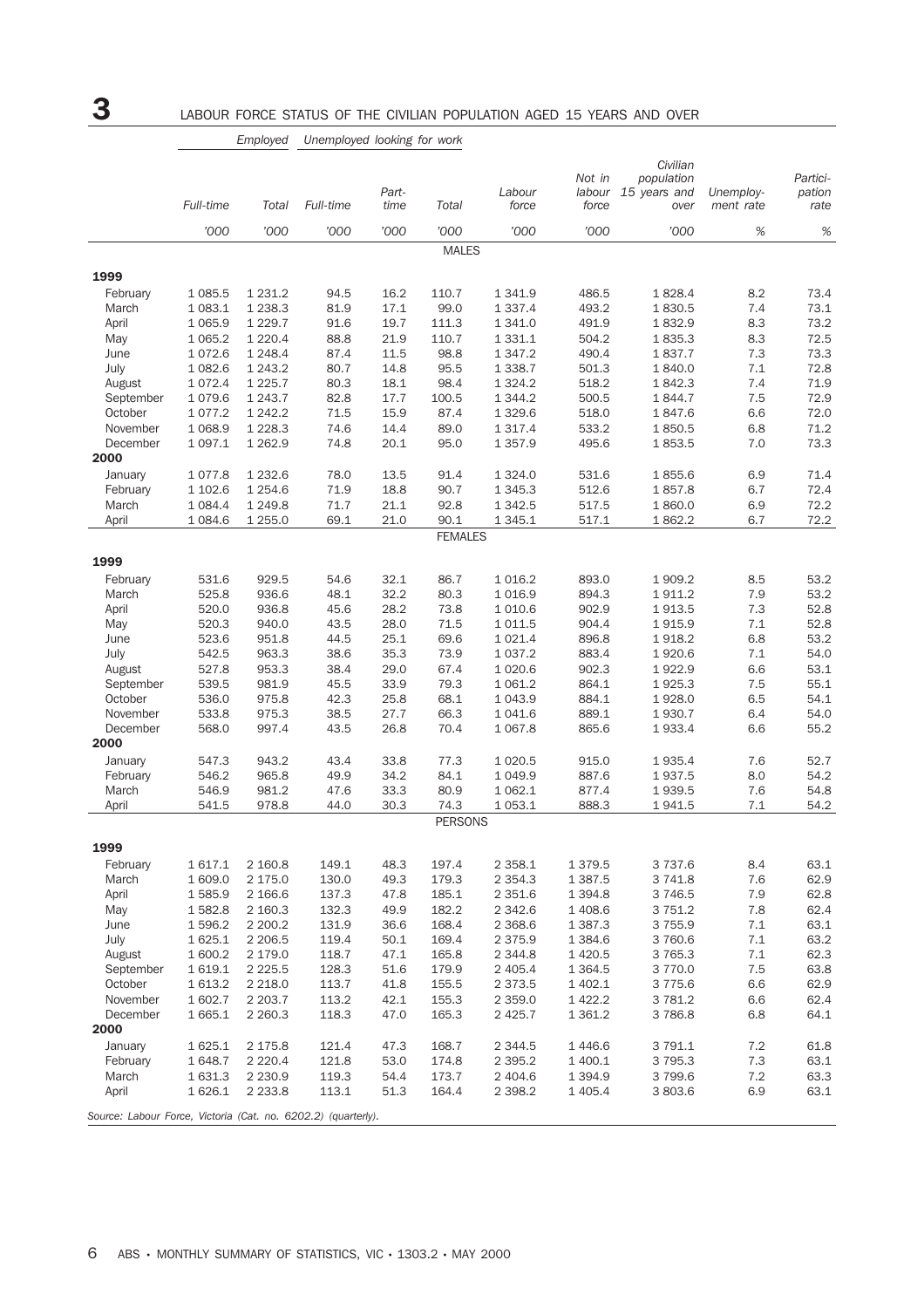## 4 EMPLOYED PERSONS, BY INDUSTRY

|                                                                   | Nov<br>1998    | Feb<br>1999             | May<br>1999    | Aug<br>1999    | Nov<br>1999    | Feb<br>2000    |
|-------------------------------------------------------------------|----------------|-------------------------|----------------|----------------|----------------|----------------|
| Industry division                                                 | '000           | '000                    | '000           | '000           | '000           | '000           |
|                                                                   |                | <b>MALES</b>            |                |                |                |                |
| Agriculture, forestry and fishing                                 | 51.8           | 57.9                    | 58.6           | 56.3           | 56.1           | 56.6           |
| Mining                                                            | 5.3            | $*3.8$                  | $*3.1$         | $*2.9$         | $*3.6$         | 5.1            |
| Manufacturing                                                     | 244.3          | 259.0                   | 241.9          | 236.6          | 244.6          | 255.5          |
| Electricity, gas and water supply                                 | 12.0           | 13.4                    | 14.4           | 13.9           | 10.6           | 11.1           |
| Construction                                                      | 132.1          | 125.7                   | 130.1          | 133.8          | 137.0          | 136.3          |
| Wholesale trade                                                   | 85.8           | 86.5                    | 81.6           | 88.6           | 90.4           | 77.6           |
| Retail trade                                                      | 165.1          | 170.1                   | 166.0          | 161.7          | 163.9          | 166.0          |
| Accommodation, cafes and restaurants<br>Transport and storage     | 39.9<br>75.6   | 42.4<br>78.5            | 41.7<br>72.0   | 40.0<br>75.5   | 41.2<br>70.8   | 46.2<br>71.8   |
| Communication services                                            | 26.4           | 28.5                    | 27.8           | 27.9           | 29.6           | 35.7           |
| Finance and insurance                                             | 50.4           | 45.4                    | 43.4           | 36.8           | 38.9           | 42.7           |
| Property and business services                                    | 148.4          | 138.3                   | 154.3          | 162.2          | 148.7          | 144.5          |
| Government administration and defence                             | 31.4           | 28.6                    | 28.8           | 27.7           | 35.2           | 34.3           |
| Education                                                         | 38.4           | 40.4                    | 45.4           | 46.4           | 50.2           | 48.0           |
| Health and community services                                     | 45.0           | 46.6                    | 42.3           | 39.5           | 36.4           | 41.5           |
| Cultural and recreational services                                | 26.5           | 25.1                    | 27.3           | 32.3           | 30.4           | 31.7           |
| Personal and other services                                       | 40.3           | 41.2                    | 41.5           | 43.4           | 40.8           | 50.0           |
| Total                                                             | 1 218.9        | 1 231.2                 | 1 2 2 0.4      | 1 2 2 5 . 7    | 1 2 28.3       | 1 254.6        |
|                                                                   |                | <b>FEMALES</b>          |                |                |                |                |
| Agriculture, forestry and fishing                                 | 25.3           | 28.8                    | 26.8           | 26.4           | 29.1           | 25.8           |
| Mining                                                            | $*0.2$         | $*0.0*$                 | $*0.3$         | $*0.6$         | $*0.8$         | $*1.4$         |
| Manufacturing                                                     | 91.4           | 98.3                    | 98.1           | 94.5           | 98.9           | 101.6          |
| Electricity, gas and water supply                                 | $*2.5$         | $*2.7$                  | $*3.9$         | $*3.0$         | $*2.4$         | $*2.4$         |
| Construction                                                      | 18.2           | 16.5                    | 17.2           | 17.3           | 18.5           | 21.0           |
| Wholesale trade                                                   | 40.6           | 40.2                    | 42.8           | 46.1           | 50.0           | 34.5           |
| Retail trade<br>Accommodation, cafes and restaurants              | 161.5<br>49.9  | 167.6<br>43.8           | 168.5<br>44.6  | 174.9<br>47.0  | 172.2<br>48.9  | 173.7<br>48.3  |
| Transport and storage                                             | 19.7           | 22.1                    | 22.2           | 20.8           | 22.7           | 20.9           |
| Communication services                                            | 13.2           | 10.9                    | 14.0           | 14.1           | 17.3           | 19.5           |
| Finance and insurance                                             | 51.2           | 45.1                    | 37.3           | 39.7           | 45.7           | 49.4           |
| Property and business services                                    | 112.1          | 108.0                   | 108.9          | 123.6          | 114.5          | 116.8          |
| Government administration and defence                             | 40.5           | 38.2                    | 38.7           | 38.6           | 40.7           | 34.2           |
| Education                                                         | 93.3           | 84.0                    | 101.1          | 105.1          | 97.1           | 93.6           |
| Health and community services                                     | 155.4          | 155.4                   | 144.3          | 137.6          | 149.6          | 156.8          |
| Cultural and recreational services                                | 28.2           | 26.2                    | 32.6           | 26.2           | 26.4           | 24.9           |
| Personal and other services                                       | 37.8           | 41.5                    | 38.7           | 37.6           | 40.4           | 41.0           |
| Total                                                             | 941.0          | 929.5<br><b>PERSONS</b> | 940.0          | 953.3          | 975.3          | 965.8          |
|                                                                   |                |                         |                |                |                |                |
| Agriculture, forestry and fishing                                 | 77.1           | 86.6                    | 85.3           | 82.7           | 85.2           | 82.4           |
| Mining                                                            | 5.6            | $*3.8$                  | $*3.4$         | $*3.5$         | $*4.4$         | 6.5            |
| Manufacturing                                                     | 335.8          | 357.4                   | 340.0          | 331.2          | 343.5          | 357.1          |
| Electricity, gas and water supply                                 | 14.5           | 16.2                    | 18.3           | 16.9           | 13.0           | 13.5           |
| Construction<br>Wholesale trade                                   | 150.3<br>126.4 | 142.2<br>126.7          | 147.3<br>124.4 | 151.1<br>134.7 | 155.6<br>140.4 | 157.3<br>112.1 |
| Retail trade                                                      | 326.6          | 337.6                   | 334.5          | 336.7          | 336.0          | 339.7          |
| Accommodation, cafes and restaurants                              | 89.8           | 86.3                    | 86.3           | 87.1           | 90.0           | 94.5           |
| Transport and storage                                             | 95.3           | 100.6                   | 94.2           | 96.4           | 93.5           | 92.7           |
| Communication services                                            | 39.6           | 39.4                    | 41.9           | 42.0           | 46.9           | 55.1           |
| Finance and insurance                                             | 101.6          | 90.5                    | 80.7           | 76.5           | 84.7           | 92.1           |
| Property and business services                                    | 260.5          | 246.3                   | 263.3          | 285.8          | 263.2          | 261.3          |
| Government administration and defence                             | 72.0           | 66.8                    | 67.5           | 66.3           | 75.8           | 68.5           |
| Education                                                         | 131.7          | 124.4                   | 146.5          | 151.5          | 147.3          | 141.6          |
| Health and community services                                     | 200.4          | 202.0                   | 186.6          | 177.1          | 186.0          | 198.3          |
| Cultural and recreational services<br>Personal and other services | 54.6<br>78.0   | 51.4<br>82.8            | 60.0<br>80.2   | 58.5<br>80.9   | 56.8<br>81.2   | 56.6<br>91.0   |
| <b>Total</b>                                                      | 2 159.8        | 2 160.8                 | 2 160.3        | 2 179.0        | 2 203.7        | 2 2 2 0 . 4    |
|                                                                   |                |                         |                |                |                |                |

*Source: Labour Force, Victoria (Cat. no. 6202.2) (quarterly).*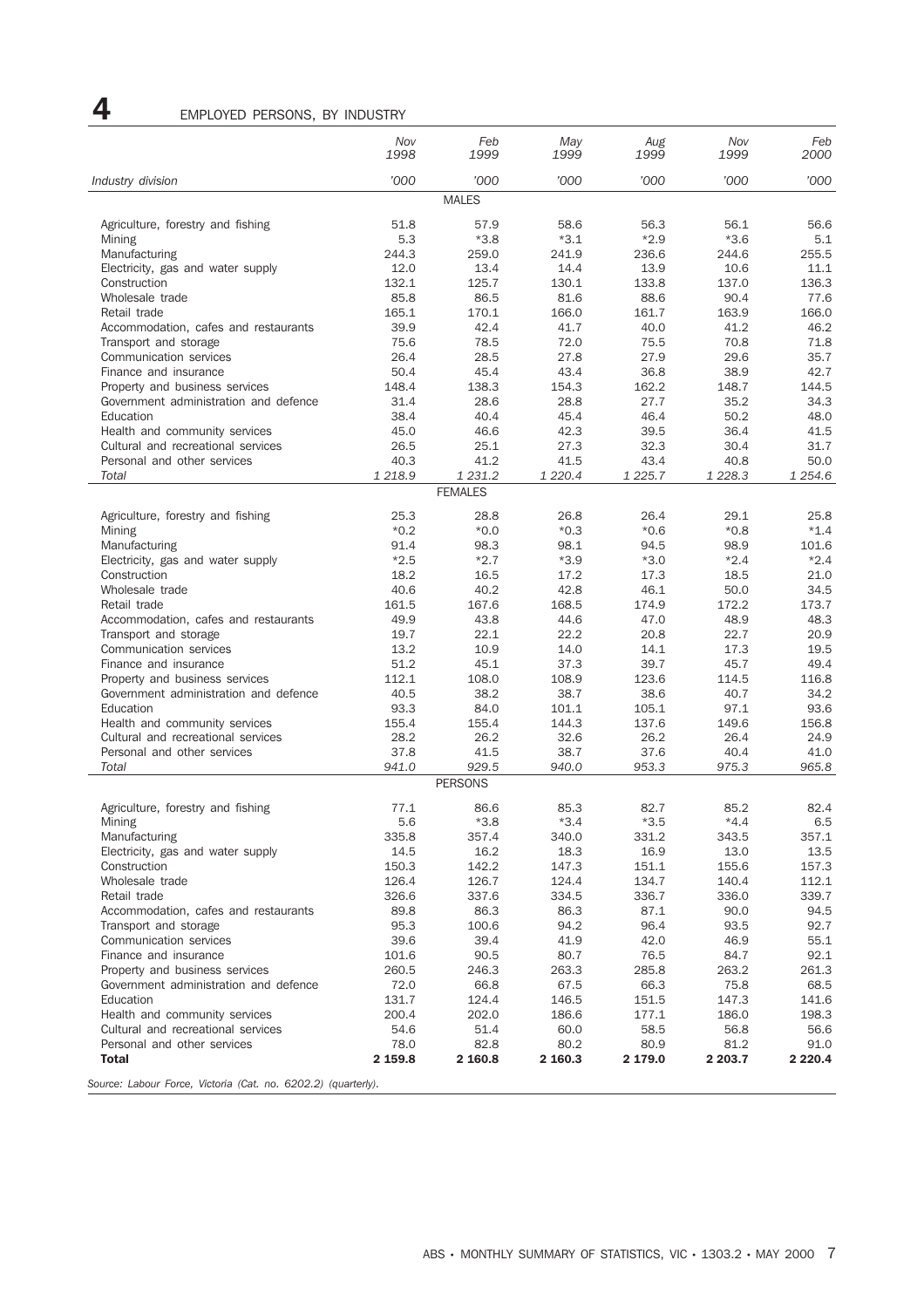# **5** JOB VACANCIES

|                                                                              |                          |               | Sector  |                     |
|------------------------------------------------------------------------------|--------------------------|---------------|---------|---------------------|
|                                                                              | Vacancies all<br>persons | <b>Public</b> | Private | Job vacancy<br>rate |
|                                                                              | '000                     | '000          | '000    | %                   |
| 1998                                                                         |                          |               |         |                     |
| November                                                                     | 34.4                     | 1.9           | 32.5    | 1.58                |
| 1999                                                                         |                          |               |         |                     |
| February                                                                     | 15.6                     | $*2.4$        | 13.3    | 0.73                |
| May                                                                          | 22.1                     | 2.5           | 19.6    | 1.05                |
| August                                                                       | 29.3                     | 3.0           | 26.4    | 1.39                |
| November                                                                     | 31.0                     | 3.8           | 27.1    | 1.49                |
| 2000                                                                         |                          |               |         |                     |
| February                                                                     | 27.0                     | 4.4           | 22.5    | 1.33                |
| Source: Job Vacancies and Overtime, Australia (Cat. no. 6354.0) (quarterly). |                          |               |         |                     |

## 6 INDUSTRIAL DISPUTES CAUSING STOPPAGE OF WORK

|                                                                     |                                 | <b>Disputes</b> | Employees involved     |       |               |              |                                                | Working days lost   |       |
|---------------------------------------------------------------------|---------------------------------|-----------------|------------------------|-------|---------------|--------------|------------------------------------------------|---------------------|-------|
|                                                                     | Beginning in<br>Total<br>period |                 | Beginning in<br>period | Total | Manufacturing | Construction | Education,<br>health,<br>community<br>services | Other<br>industries | Total |
|                                                                     | no.                             | no.             | '000                   | '000  | '000          | '000         | '000                                           | '000                | '000  |
| 1998                                                                |                                 |                 |                        |       |               |              |                                                |                     |       |
| December                                                            | 19                              | 21              | 3.1                    | 4.6   | 2.8           | 1.4          |                                                | 1.3                 | 5.5   |
| 1999                                                                |                                 |                 |                        |       |               |              |                                                |                     |       |
| January                                                             | 5                               | 8               | 1.3                    | 1.7   | 2.6           | 0.5          |                                                | 1.2                 | 4.3   |
| February                                                            | 17                              | 20              | 2.5                    | 3.7   | 1.4           | 1.5          |                                                | 1.7                 | 4.7   |
| March                                                               | 29                              | 32              | 3.6                    | 4.2   | 7.3           | 1.0          |                                                | 1.3                 | 9.6   |
| April                                                               | 15                              | 21              | 13.9                   | 14.8  | 7.1           | 13.0         |                                                | 1.8                 | 21.9  |
| May                                                                 | 23                              | 25              | 3.6                    | 3.9   | 7.5           | 0.1          | 0.1                                            | 1.2                 | 8.8   |
| June                                                                | 23                              | 25              | 10.9                   | 11.3  | 13.1          | 1.2          | 0.1                                            | 1.2                 | 15.6  |
| July                                                                | 16                              | 23              | 10.3                   | 11.0  | 11.5          | 6.6          | 1.1                                            | 0.5                 | 19.6  |
| August                                                              | 29                              | 34              | 75.9                   | 76.5  | 42.7          | 8.5          | 10.6                                           | 6.1                 | 67.9  |
| September                                                           | 13                              | 14              | 14.0                   | 14.1  | 19.2          | 4.6          |                                                | 0.2                 | 24.0  |
| October                                                             | 21                              | 23              | 8.2                    | 8.4   | 1.6           | 5.1          | 0.7                                            | 0.6                 | 8.0   |
| November                                                            | 17                              | 21              | 17.8                   | 17.9  | 5.2           | 19.6         |                                                | 0.6                 | 25.4  |
| December                                                            | 29                              | 34              | 5.6                    | 6.5   | 6.2           | 1.7          |                                                | 0.5                 | 8.4   |
| 2000                                                                |                                 |                 |                        |       |               |              |                                                |                     |       |
| January                                                             | 19                              | 24              | 2.7                    | 2.9   | 3.9           | 2.4          |                                                | 0.8                 | 7.1   |
| February                                                            | 17                              | 23              | 7.8                    | 8.5   | 6.2           | 12.8         |                                                | 1.6                 | 20.6  |
| Source: Industrial Disputes, Australia (Cat. no. 6321.0) (monthly). |                                 |                 |                        |       |               |              |                                                |                     |       |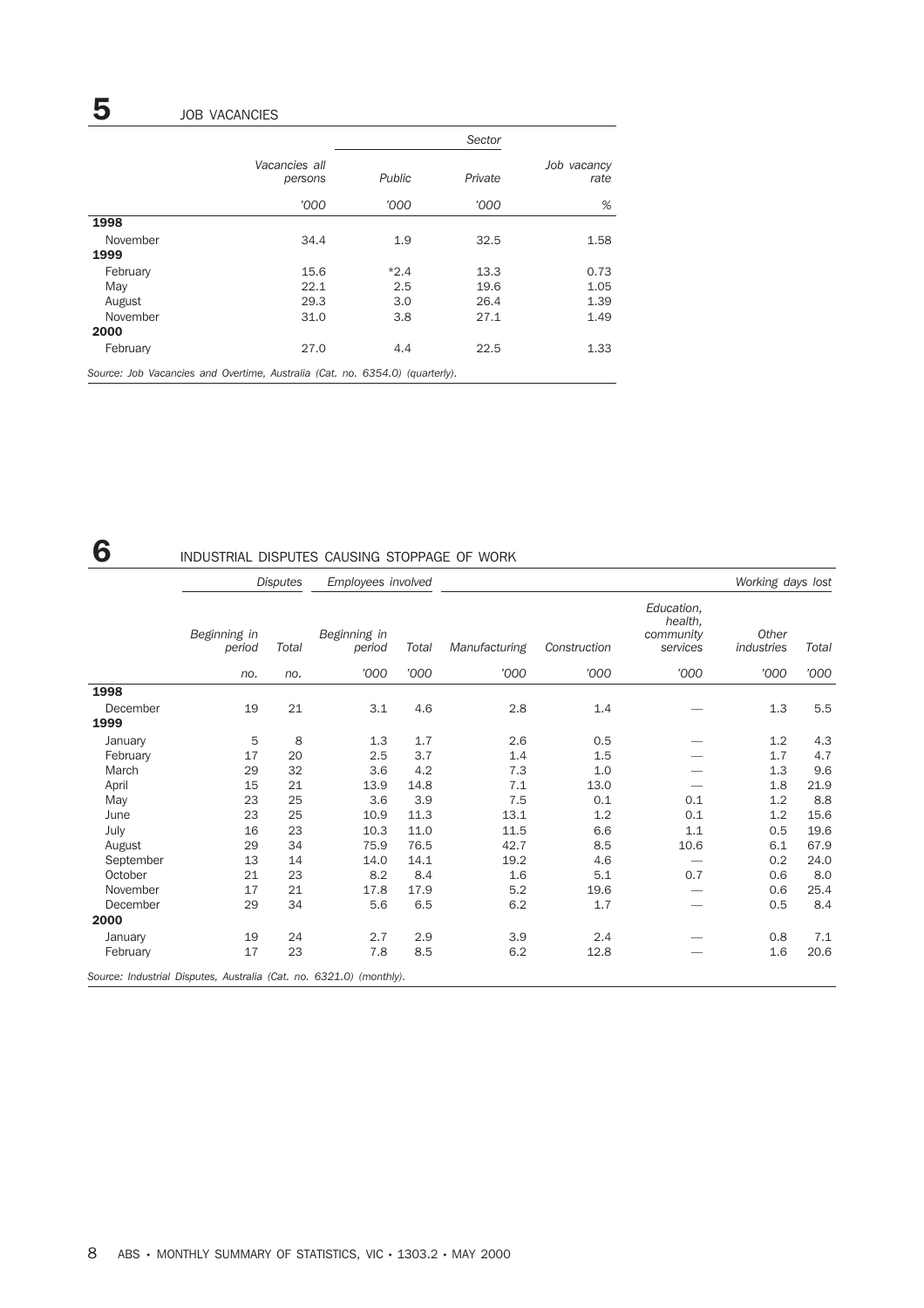|                                                                                      |                                                    |                                      | <b>Males</b>                   |                                                    |                                      | Females                          |                                                    |                                      | Persons                               |
|--------------------------------------------------------------------------------------|----------------------------------------------------|--------------------------------------|--------------------------------|----------------------------------------------------|--------------------------------------|----------------------------------|----------------------------------------------------|--------------------------------------|---------------------------------------|
|                                                                                      | Full-time<br>adult<br>ordinary<br>time<br>earnings | Full-time<br>adult total<br>earnings | All males<br>total<br>earnings | Full-time<br>adult<br>ordinary<br>time<br>earnings | Full-time<br>adult total<br>earnings | All females<br>total<br>earnings | Full-time<br>adult<br>ordinary<br>time<br>earnings | Full-time<br>adult total<br>earnings | All<br>employees<br>total<br>earnings |
|                                                                                      | \$                                                 | \$                                   | \$                             | \$                                                 | \$                                   | \$                               | \$                                                 | \$                                   | \$                                    |
| 1998                                                                                 |                                                    |                                      |                                |                                                    |                                      |                                  |                                                    |                                      |                                       |
| November                                                                             | 781.80                                             | 842.10                               | 716.80                         | 657.40                                             | 673.30                               | 473.90                           | 736.30                                             | 780.30                               | 602.40                                |
| 1999                                                                                 |                                                    |                                      |                                |                                                    |                                      |                                  |                                                    |                                      |                                       |
| February                                                                             | 769.20                                             | 823.70                               | 710.90                         | 658.10                                             | 673.20                               | 474.40                           | 729.00                                             | 769.20                               | 600.30                                |
| May                                                                                  | 783.00                                             | 835.00                               | 717.60                         | 666.20                                             | 679.80                               | 486.50                           | 740.60                                             | 778.60                               | 608.00                                |
| August                                                                               | 772.30                                             | 821.00                               | 705.70                         | 685.20                                             | 700.80                               | 488.40                           | 740.80                                             | 777.60                               | 601.60                                |
| November                                                                             | 780.80                                             | 838.80                               | 726.90                         | 695.40                                             | 712.40                               | 488.80                           | 750.10                                             | 793.40                               | 610.80                                |
| 2000                                                                                 |                                                    |                                      |                                |                                                    |                                      |                                  |                                                    |                                      |                                       |
| February                                                                             | 797.80                                             | 843.70                               | 732.30                         | 696.70                                             | 710.00                               | 492.60                           | 761.30                                             | 795.40                               | 616.20                                |
| Source: Average Weekly Earnings, States and Australia (Cat. no. 6302.0) (quarterly). |                                                    |                                      |                                |                                                    |                                      |                                  |                                                    |                                      |                                       |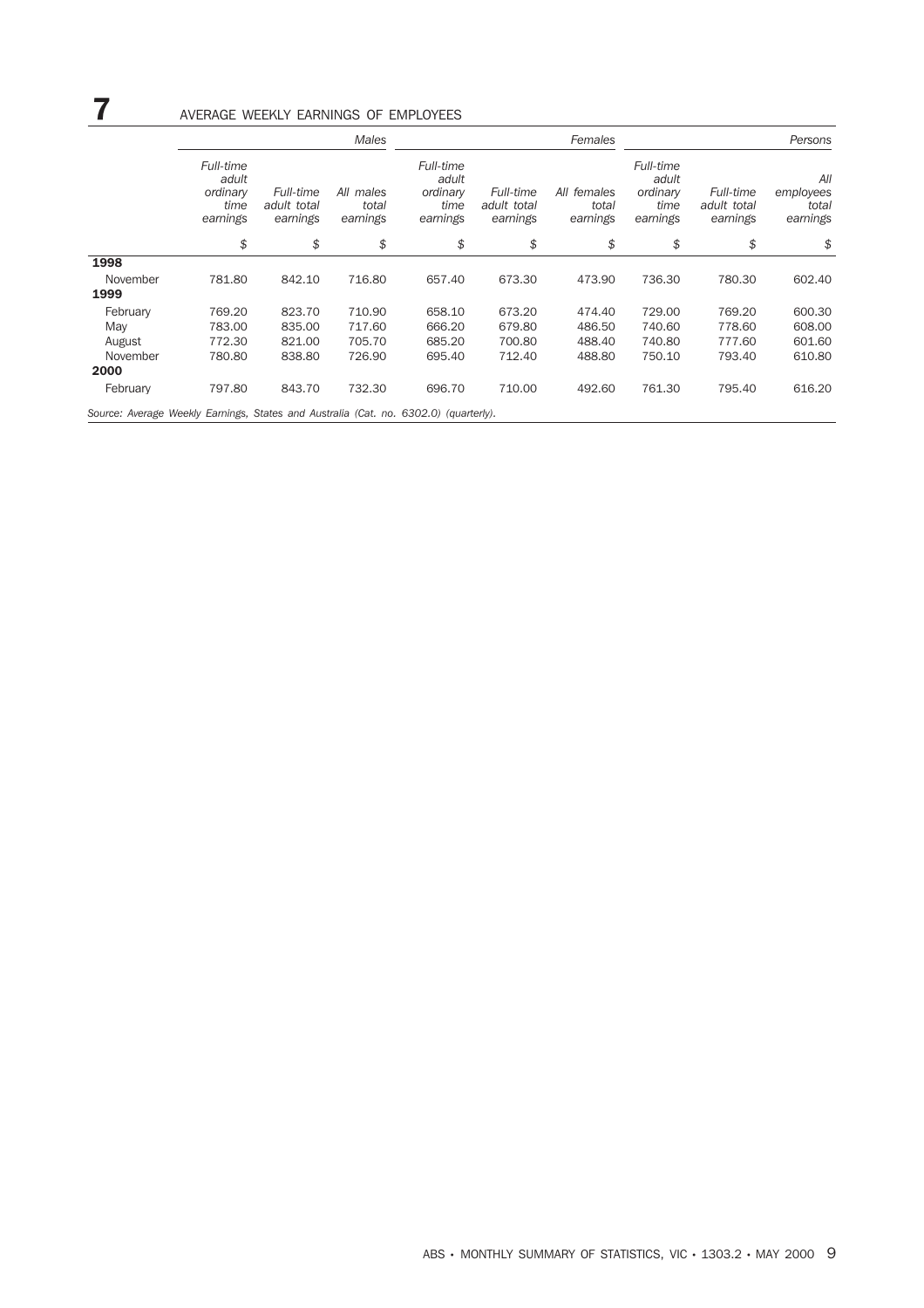|                                                                                      | Food  | Clothing | Housing | Household<br>equipment<br>and<br>operation | Transport-<br>ation | Tobacco<br>and<br>alcohol | Health<br>and<br>personal<br>care | Recreation<br>and<br>education | All groups | Weighted<br>average<br>of eight<br>capital<br>cities-All<br>groups |
|--------------------------------------------------------------------------------------|-------|----------|---------|--------------------------------------------|---------------------|---------------------------|-----------------------------------|--------------------------------|------------|--------------------------------------------------------------------|
| 1996-97                                                                              | 118.6 | 108.4    | 95.0    | 114.7                                      | 124.0               | 158.5                     | 157.1                             | 123.3                          | 119.9      | 120.3                                                              |
| 1997-98                                                                              | 120.5 | 108.9    | 86.5    | 115.0                                      | 123.3               | 161.4                     | 162.2                             | 127.6                          | 119.8      | 120.3                                                              |
| 1998-99                                                                              | 125.1 | 108.1    | 86.7    | 115.1                                      | 120.8               | 166.9                     | 161.1                             | 129.6                          | 120.9      | 121.8                                                              |
| 1998                                                                                 |       |          |         |                                            |                     |                           |                                   |                                |            |                                                                    |
| March qtr                                                                            | 120.7 | 109.0    | 84.1    | 115.1                                      | 122.1               | 162.0                     | 163.6                             | 129.4                          | 119.6      | 120.3                                                              |
| June qtr                                                                             | 121.6 | 108.9    | 86.2    | 115.1                                      | 122.0               | 163.9                     | 165.8                             | 128.8                          | 120.3      | 121.0                                                              |
| September gtr                                                                        | 123.6 | 108.9    | 85.3    | 115.3                                      | 121.0               | 165.0                     | 166.7                             | 128.4                          | 120.4      | 121.3                                                              |
| December gtr                                                                         | 124.3 | 108.2    | 86.6    | 115.3                                      | 120.6               | 166.0                     | 165.3                             | 129.0                          | 120.8      | 121.9                                                              |
| 1999                                                                                 |       |          |         |                                            |                     |                           |                                   |                                |            |                                                                    |
| March qtr                                                                            | 125.8 | 107.5    | 87.3    | 114.7                                      | 119.9               | 167.6                     | 155.7                             | 131.0                          | 121.0      | 121.8                                                              |
| June qtr                                                                             | 126.7 | 107.8    | 87.5    | 115.1                                      | 121.6               | 169.1                     | 156.6                             | 129.8                          | 121.5      | 122.3                                                              |
| September gtr                                                                        | 127.8 | 107.5    | 88.8    | 114.3                                      | 125.9               | 169.4                     | 157.0                             | 130.7                          | 122.7      | 123.4                                                              |
| December gtr                                                                         | 128.6 | 107.1    | 90.4    | 114.4                                      | 125.2               | 173.7                     | 157.0                             | 131.0                          | 123.5      | 124.1                                                              |
| 2000                                                                                 |       |          |         |                                            |                     |                           |                                   |                                |            |                                                                    |
| March gtr                                                                            | 128.3 | 106.9    | 91.7    | 114.3                                      | 129.2               | 176.5                     | 160.5                             | 132.2                          | 124.7      | 125.2                                                              |
| Base of each group: year 1989-90=100.0.<br>$\sim$ $\sim$ $\sim$ $\sim$ $\sim$ $\sim$ |       |          |         |                                            |                     |                           |                                   |                                |            |                                                                    |

*Source: Consumer Price Index (Cat. no. 6401.0) (quarterly).*

## 9 PRICE INDEX OF MATERIALS USED IN BUILDING—MELBOURNE

|                                                                      |         |         |         |         |         | 1999-2000 |                                                                       |
|----------------------------------------------------------------------|---------|---------|---------|---------|---------|-----------|-----------------------------------------------------------------------|
| Group                                                                | 1996-97 | 1997-98 | 1998-99 | Sep qtr | Dec qtr | Mar gtr   | Weighted<br>average of six<br>state capital<br>cities-Mar gtr<br>2000 |
| House building                                                       |         |         |         |         |         |           |                                                                       |
| All groups                                                           | 115.3   | 117.1   | 118.0   | 119.2   | 120.5   | 122.9     | 123.8                                                                 |
| Other than house building                                            |         |         |         |         |         |           |                                                                       |
| Structural timber                                                    | 110.1   | 115.6   | 116.2   | 113.1   | 117.6   | 119.9     | 133.2                                                                 |
| Clay bricks                                                          | 113.1   | 117.9   | 119.6   | 119.3   | 119.3   | 126.3     | 125.7                                                                 |
| Ready mix concrete                                                   | 111.5   | 111.4   | 112.9   | 111.6   | 111.3   | 110.3     | 102.9                                                                 |
| Precast concrete products                                            | 110.3   | 115.7   | 123.9   | 126.6   | 127.5   | 133.6     | 128.5                                                                 |
| Steel decking and cladding                                           | 109.2   | 109.4   | 108.0   | 107.8   | 108.5   | 108.0     | 114.6                                                                 |
| Structural steel                                                     | 104.2   | 104.9   | 104.9   | 101.2   | 102.0   | 100.8     | 112.3                                                                 |
| Reinforcing steel bar, mesh, etc.                                    | 100.7   | 100.8   | 99.5    | 93.7    | 92.6    | 94.7      | 105.2                                                                 |
| Aluminium windows                                                    | 100.6   | 100.0   | 100.4   | 102.0   | 103.6   | 104.9     | 114.6                                                                 |
| Fabricated steel products                                            | 116.7   | 120.0   | 124.7   | 125.1   | 125.5   | 125.6     | 118.2                                                                 |
| Builders' hardware                                                   | 116.5   | 119.6   | 122.7   | 125.0   | 125.7   | 126.0     | 129.2                                                                 |
| Sand and aggregate                                                   | 115.9   | 116.3   | 120.5   | 121.3   | 120.2   | 120.2     | 123.8                                                                 |
| Carpet                                                               | 101.6   | 102.6   | 100.1   | 99.4    | 99.3    | 98.0      | 101.5                                                                 |
| Paint and other coatings                                             | 145.8   | 144.7   | 153.8   | 158.0   | 163.0   | 164.3     | 150.7                                                                 |
| Non-ferrous pipes and fittings                                       | 111.5   | 113.0   | 111.2   | 112.9   | 117.6   | 117.6     | 133.2                                                                 |
| All groups excluding electrical materials<br>and mechanical services | 110.0   | 111.0   | 112.3   | 112.0   | 112.3   | 112.9     | 115.4                                                                 |
| All electrical materials                                             | 112.0   | 109.8   | 112.4   | 115.8   | 116.6   | 117.2     | 122.5                                                                 |
| All mechanical services                                              | 115.0   | 114.9   | 118.2   | 119.6   | 120.1   | 120.9     | 119.3                                                                 |
| All plumbing materials                                               | 120.1   | 122.8   | 122.8   | 125.7   | 126.1   | 128.2     | 132.3                                                                 |
| All groups                                                           | 110.9   | 111.4   | 113.2   | 113.4   | 113.8   | 114.5     | 116.4                                                                 |
| Base of aseb indow your 1080 00-100 0                                |         |         |         |         |         |           |                                                                       |

Base of each index: year 1989–90=100.0.

Source: Price Index of Materials Used in Building Other Than House Building, Six State Capital Cities (Cat. no. 6407.0) (quarterly); Price Index of<br>Materials Used in House Building, Six State Capital Cities (Cat. no. 6408.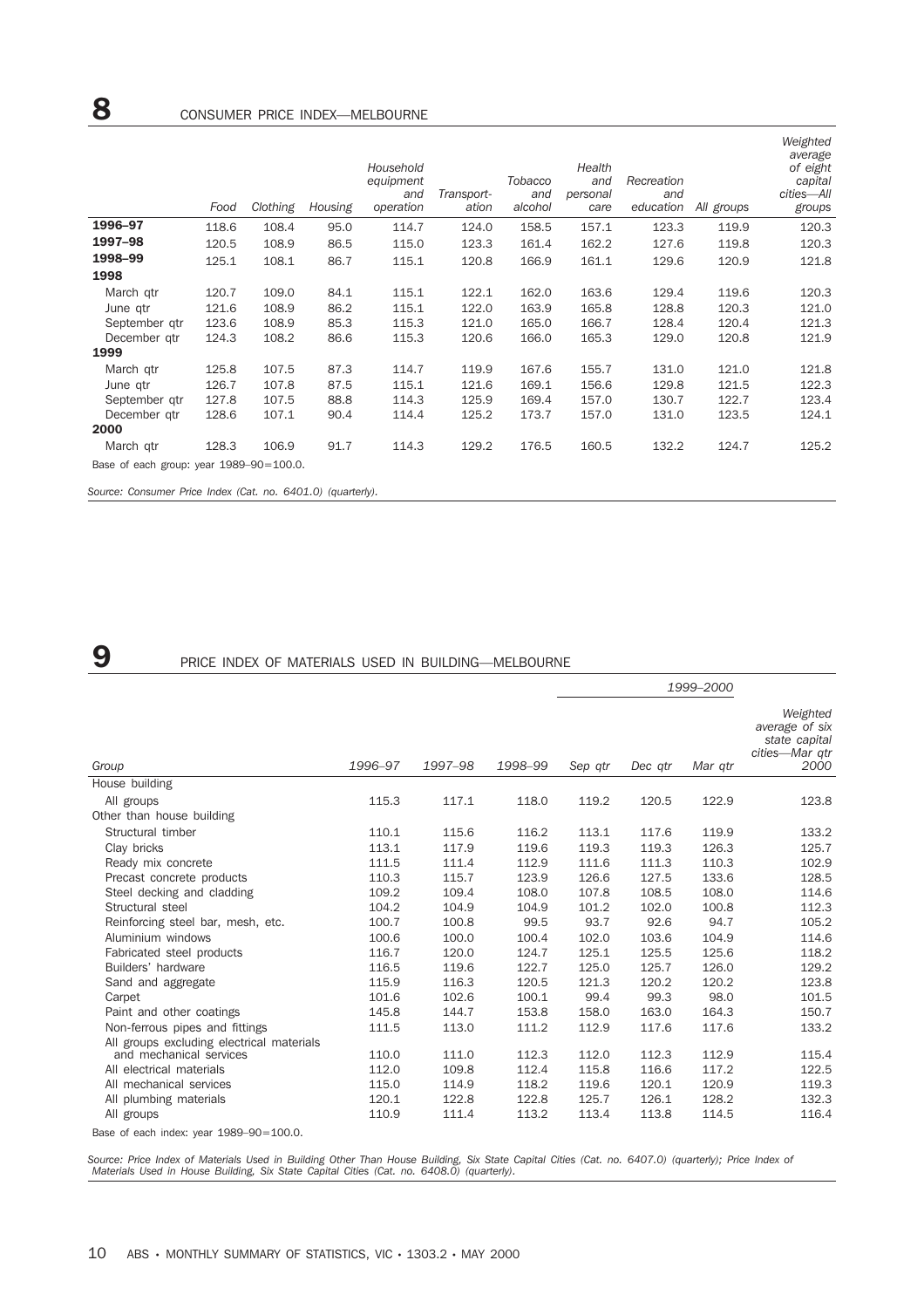# 10 LIVESTOCK SLAUGHTERINGS

|                                                         | Cattle    | Calves | Sheep     | Lambs     | Pigs        |
|---------------------------------------------------------|-----------|--------|-----------|-----------|-------------|
|                                                         | '000      | '000   | '000      | '000      | '000        |
| 1996-97                                                 | 1675.9    | 697.3  | 2806.6    | 5978.9    | 1 3 9 7 . 2 |
| 1997-98                                                 | 1798.0    | 767.2  | 3 2 8 5.6 | 6 3 8 5.7 | 1 567.7     |
| 1998-99                                                 | r 1 751.3 | 714.4  | 3 0 7 9.6 | 6 6 9 9.4 | 1572.8      |
| 1999                                                    |           |        |           |           |             |
| January                                                 | 152.6     | 5.9    | 256.9     | 554.6     | 102.8       |
| February                                                | 161.4     | 6.0    | 296.0     | 538.1     | 111.0       |
| March                                                   | 146.1     | 15.0   | 314.3     | 574.6     | 132.9       |
| April                                                   | 128.3     | 24.5   | 263.9     | 510.4     | 126.6       |
| May                                                     | 134.3     | 43.8   | 262.6     | 466.2     | 135.2       |
| June                                                    | 126.2     | 78.5   | 230.4     | 524.4     | 133.1       |
| July                                                    | 124.9     | 90.6   | 246.1     | 554.1     | 127.0       |
| August                                                  | 117.4     | 182.8  | 238.9     | 535.4     | 123.0       |
| September                                               | 112.3     | 142.5  | 282.6     | 625.0     | 126.3       |
| October                                                 | 123.3     | 50.2   | 329.1     | 605.3     | 116.2       |
| November                                                | 132.5     | 20.7   | 344.2     | 639.7     | 117.3       |
| December                                                | 133.5     | 9.0    | 339.1     | 610.6     | 131.2       |
| 2000                                                    |           |        |           |           |             |
| January                                                 | 124.0     | 7.2    | 341.0     | 530.8     | 109.9       |
| February                                                | 136.1     | 8.1    | 398.8     | 590.6     | 117.6       |
| March                                                   | 140.8     | 16.9   | 392.6     | 627.4     | 131.2       |
| April                                                   | 107.0     | 26.4   | 270.2     | 513.3     | 110.1       |
| Source: Unpublished data, Monthly Livestock Collection. |           |        |           |           |             |

# 11 MEAT PRODUCTION

|           |         |         |               | Meat (carcass weight) |         |  |  |  |
|-----------|---------|---------|---------------|-----------------------|---------|--|--|--|
|           | Beef    | Veal    | <b>Mutton</b> | Lamb                  | Pigmeat |  |  |  |
|           | tonnes  | tonnes  | tonnes        | tonnes                | tonnes  |  |  |  |
| 1996-97   | 373 819 | 14 293  | 55 545        | 111 403               | 99 2 26 |  |  |  |
| 1997-98   | 389 087 | 15 578  | 63 470        | 119 972               | 112 504 |  |  |  |
| 1998-99   | 398 815 | 14 2 25 | 61 647        | 128 379               | 114 581 |  |  |  |
| 1999      |         |         |               |                       |         |  |  |  |
| January   | 35 570  | 149     | 5 200         | 10 571                | 7449    |  |  |  |
| February  | 38 184  | 153     | 5815          | 10 339                | 8 0 3 5 |  |  |  |
| March     | 33 412  | 332     | 6 2 1 7       | 11 110                | 9635    |  |  |  |
| April     | 30 360  | 497     | 5 1 0 4       | 9 7 8 6               | 9527    |  |  |  |
| May       | 30 4 29 | 878     | 5 1 2 1       | 9 0 8 5               | 10 164  |  |  |  |
| June      | 28 0 23 | 1520    | 4615          | 10 337                | 9824    |  |  |  |
| July      | 28 011  | 1729    | 4976          | 11 002                | 9 3 5 8 |  |  |  |
| August    | 26 379  | 3 5 6 3 | 4894          | 10 232                | 9 1 9 7 |  |  |  |
| September | 25 749  | 2 7 9 7 | 5943          | 12 2 3 3              | 9 4 4 2 |  |  |  |
| October   | 28 673  | 1 0 1 0 | 7 2 7 8       | 11 770                | 8698    |  |  |  |
| November  | 31 629  | 425     | 7038          | 12 3 38               | 8796    |  |  |  |
| December  | 31 062  | 208     | 6897          | 11 709                | 9 4 0 3 |  |  |  |
| 2000      |         |         |               |                       |         |  |  |  |
| January   | 29 0 30 | 177     | 6749          | 10 608                | 8 0 2 9 |  |  |  |
| February  | 31 668  | 198     | 7647          | 11 693                | 8 4 9 9 |  |  |  |
| March     | 32 739  | 364     | 7 5 9 8       | 12 3 16               | 9595    |  |  |  |
| April     | 24 536  | 533     | 5 2 2 0       | 10 145                | 7866    |  |  |  |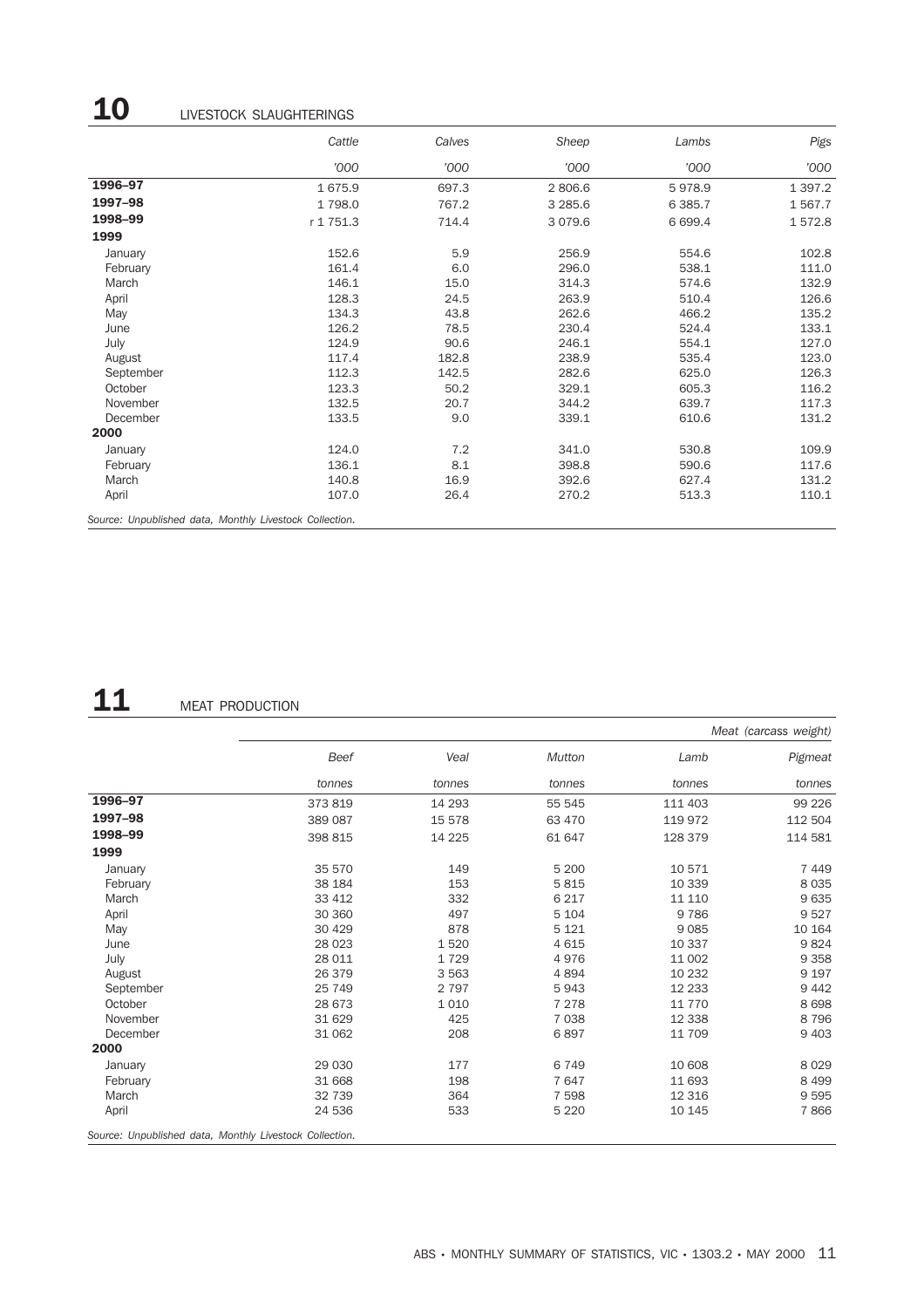|                     |                 |                  |               |            | New dwelling units(a) |                        |                                |                                          |                        |                       |                       |
|---------------------|-----------------|------------------|---------------|------------|-----------------------|------------------------|--------------------------------|------------------------------------------|------------------------|-----------------------|-----------------------|
|                     |                 |                  |               |            |                       |                        |                                |                                          |                        | Non-residential       |                       |
|                     |                 | Private sector   | Public sector |            |                       | Total(c)               |                                |                                          |                        | building(b)           |                       |
|                     |                 |                  |               |            |                       |                        |                                | Alterations<br>and                       |                        |                       |                       |
|                     |                 |                  |               |            |                       |                        | Conversions<br>etc.(d)         | additions to<br>residential<br>buildings | Private<br>sector      | Total                 | Total all<br>building |
|                     | no.             | \$m              | no.           | \$m        | no.                   | \$m                    | no.                            | \$m                                      | \$m                    | \$m                   | \$m                   |
|                     |                 |                  |               |            |                       |                        | MELBOURNE STATISTICAL DIVISION |                                          |                        |                       |                       |
| 1996-97             | 19670           | 2 185.2          |               | 35.7       |                       |                        |                                |                                          |                        |                       |                       |
| 1997-98             | 26 490          | 3 0 26.5         | 447<br>723    | 56.0       | 20 117<br>27 213      | 2 2 2 1.0<br>3 0 8 2.6 | 1 1 8 9<br>1 0 2 9             | 592.3<br>701.2                           | 1 5 2 7 . 1<br>2 168.2 | 2 3 0 3 .0<br>2 593.0 | 5 1 1 6.2<br>6376.8   |
| 1998-99             | 28 616          | 3 550.4          | 661           | 49.6       | 29 277                | 3 600.0                | 1555                           | 800.3                                    | 1918.6                 | 2 642.3               | 7 042.6               |
| 1999                |                 |                  |               |            |                       |                        |                                |                                          |                        |                       |                       |
| January             | 1708            | 210.4            | 125           | 8.8        | 1833                  | 219.1                  | 22                             | 41.6                                     | 87.9                   | 153.8                 | 414.5                 |
| February            | 2 7 8 5         | 353.4            | 51            | 3.1        | 2826                  | 356.5                  | 229                            | 73.7                                     | 109.3                  | 206.7                 | 636.9                 |
| March               | 2 5 5 4         | 326.1            | 37            | 4.0        | 2 5 9 1               | 330.1                  | 103                            | 75.3                                     | 159.7                  | 226.8                 | 632.3                 |
| April               | 2 4 4 7         | 281.9            | 52            | 3.4        | 2 4 9 9               | 285.3                  | 160                            | 72.3                                     | 126.8                  | 157.4                 | 515.0                 |
| May                 | 2 6 4 2         | 337.1            | 37            | 2.4        | 2679                  | 339.5                  | 48                             | 63.0                                     | 174.4                  | 202.0                 | 604.5                 |
| June                | 2 4 5 0         | 320.9            | 45            | 4.0        | 2 4 9 5               | 324.9                  | 43                             | 69.2                                     | 108.4                  | 125.1                 | 519.2                 |
| July                | 2746            | 351.9            | 88            | 6.3        | 2834                  | 358.2                  | 194                            | 92.2                                     | 183.6                  | 208.6                 | 659.1                 |
| August              | 3768            | 494.0            | 39            | 4.3        | 3807                  | 498.3                  | 78                             | 86.1                                     | 159.2                  | 226.2                 | 810.7                 |
| September           | 3 0 3 8         | 405.7            | 72            | 5.9        | 3 1 1 0               | 411.6                  | 33                             | 76.9                                     | 198.4                  | 214.0                 | 702.5                 |
| October             | 2685            | 357.5            | 93            | 8.0        | 2 7 7 8               | 365.5                  | 86                             | 82.8                                     | 154.4                  | 197.9                 | 646.2                 |
| November            | 3 1 0 5         | 403.5            | 59            | 4.6        | 3 1 6 4               | 408.1                  | 96                             | 77.2                                     | 154.2                  | 181.1                 | 666.3                 |
| December<br>2000    | 2930            | 408.9            | 62            | 6.0        | 2992                  | 414.9                  | 95                             | 69.8                                     | 146.7                  | 209.3                 | 694.0                 |
|                     |                 |                  |               |            |                       |                        |                                |                                          |                        |                       |                       |
| January<br>February | 2867<br>3 3 2 7 | 407.4<br>r 436.9 | 19<br>54      | 1.6<br>4.1 | 2886<br>3 3 8 1       | 409.0<br>440.9         | 144<br>91                      | 66.1<br>86.1                             | 165.2<br>176.6         | r 181.5<br>214.7      | 656.7<br>741.7        |
| March               | 3 6 6 8         | 511.8            | 9             | 0.8        | 3 6 7 7               | 512.6                  | 60                             | 81.3                                     | 134.6                  | 152.7                 | 746.5                 |
| April               | 2 3 3 4         | 310.1            | 30            | 2.3        | 2 3 6 4               | 312.4                  | 87                             | 64.3                                     | 152.7                  | 197.7                 | 574.4                 |
|                     |                 |                  |               |            |                       | <b>TOTAL VICTORIA</b>  |                                |                                          |                        |                       |                       |
|                     |                 |                  |               |            |                       |                        |                                |                                          |                        |                       |                       |
| 1996-97             | 26 014          | 2 793.3          | 596           | 46.7       | 26 610                | 2839.9                 | 1 2 4 0                        | 728.5                                    | 1879.7                 | 2839.8                | 6 408.2               |
| 1997-98             | 34 178          | 3 811.3          | 1 1 7 1       | 88.6       | 35 349                | 3899.8                 | 1 0 8 9                        | 858.5                                    | 2 4 7 6.9              | 3 0 6 4.5             | 7822.8                |
| 1998-99             | 37 194          | 4 4 8 2.6        | 894           | 67.2       | 38 0 88               | 4 5 4 9.9              | 1616                           | 951.2                                    | 2 2 6 2.5              | 3 1 2 5 . 7           | 8 6 2 6.8             |
| 1999                |                 |                  |               |            |                       |                        |                                |                                          |                        |                       |                       |
| January             | 2 2 9 7         | 274.0            | 155           | 10.9       | 2 4 5 2               | 284.9                  | 23                             | 52.4                                     | 111.6                  | 184.6                 | 521.8                 |
| February            | 3 4 6 9         | 431.8            | 83            | 5.5        | 3 5 5 2               | 437.4                  | 232                            | 86.9                                     | 129.8                  | 255.7                 | 780.0                 |
| March               | 3 4 6 7         | 425.2            | 61            | 5.5        | 3528                  | 430.7                  | 109                            | 90.5                                     | 188.4                  | 275.0                 | 796.3                 |
| April<br>May        | 3 1 9 6<br>3516 | 365.7<br>436.2   | 57<br>42      | 3.8<br>3.1 | 3 2 5 3<br>3 5 5 8    | 369.5<br>439.3         | 163<br>52                      | 85.7<br>74.4                             | 146.3<br>202.3         | 183.9<br>241.6        | 639.0<br>755.4        |
| June                | 3 2 1 4         | 408.5            | 51            | 4.6        | 3 2 6 5               | 413.2                  | 47                             | 83.4                                     | 156.3                  | 183.2                 | 679.8                 |
| July                | 3565            | 444.8            | 134           | 9.2        | 3699                  | 454.0                  | 194                            | 105.2                                    | 211.9                  | 248.2                 | 807.4                 |
| August              | 4 6 1 9         | 587.3            | 66            | 6.5        | 4685                  | 593.8                  | 85                             | 101.9                                    | 204.5                  | 282.8                 | 978.5                 |
| September           | 3964            | 513.6            | 105           | 8.7        | 4 0 6 9               | 522.1                  | 36                             | 95.7                                     | 217.2                  | 240.6                 | 858.5                 |
| October             | 3653            | 473.3            | 98            | 8.4        | 3751                  | 481.8                  | 88                             | 97.7                                     | 182.0                  | 236.8                 | 816.2                 |
| November            | 4 0 4 8         | 515.0            | 68            | 5.4        | 4 1 1 6               | 520.5                  | 107                            | 91.4                                     | 184.8                  | 222.3                 | 834.2                 |
| December            | 3854            | r 520.0          | 64            | 6.3        | 3918                  | r 526.2                | 101                            | 85.5                                     | 184.7                  | 261.9                 | 873.7                 |
| 2000                |                 |                  |               |            |                       |                        |                                |                                          |                        |                       |                       |
| January             | 3 6 6 2         | r 502.3          | 27            | 2.3        | 3 6 8 9               | 504.6                  | 152                            | 79.5                                     | 189.6                  | 227.6                 | 811.6                 |
| February            | 4 4 3 8         | 570.8            | 73            | 5.9        | 4511                  | r 576.7                | 101                            | 99.6                                     | 202.3                  | 271.6                 | 947.9                 |
| March               | 4 6 4 0         | 630.7            | 12            | 1.1        | 4 6 5 2               | 631.8                  | 66                             | 99.4                                     | 162.3                  | 192.2                 | 923.3                 |
| April               | 3 1 0 9         | 404.9            | 39            | 3.0        | 3 1 4 8               | 407.9                  | 103                            | 79.2                                     | 176.2                  | 229.2                 | 716.4                 |

12 BUILDING APPROVALS—MELBOURNE AND VICTORIA

(a) Valued at \$10,000 and over. (b) Valued at \$50,000 and over.

(c) Excludes dwelling units created as a result of conversions or construction of non-residential buildings.

(d) Dwelling units created as a result of conversions or construction of non-residential buildings.

*Source: Building Approvals, Victoria (Cat. no. 8731.2) (quarterly).*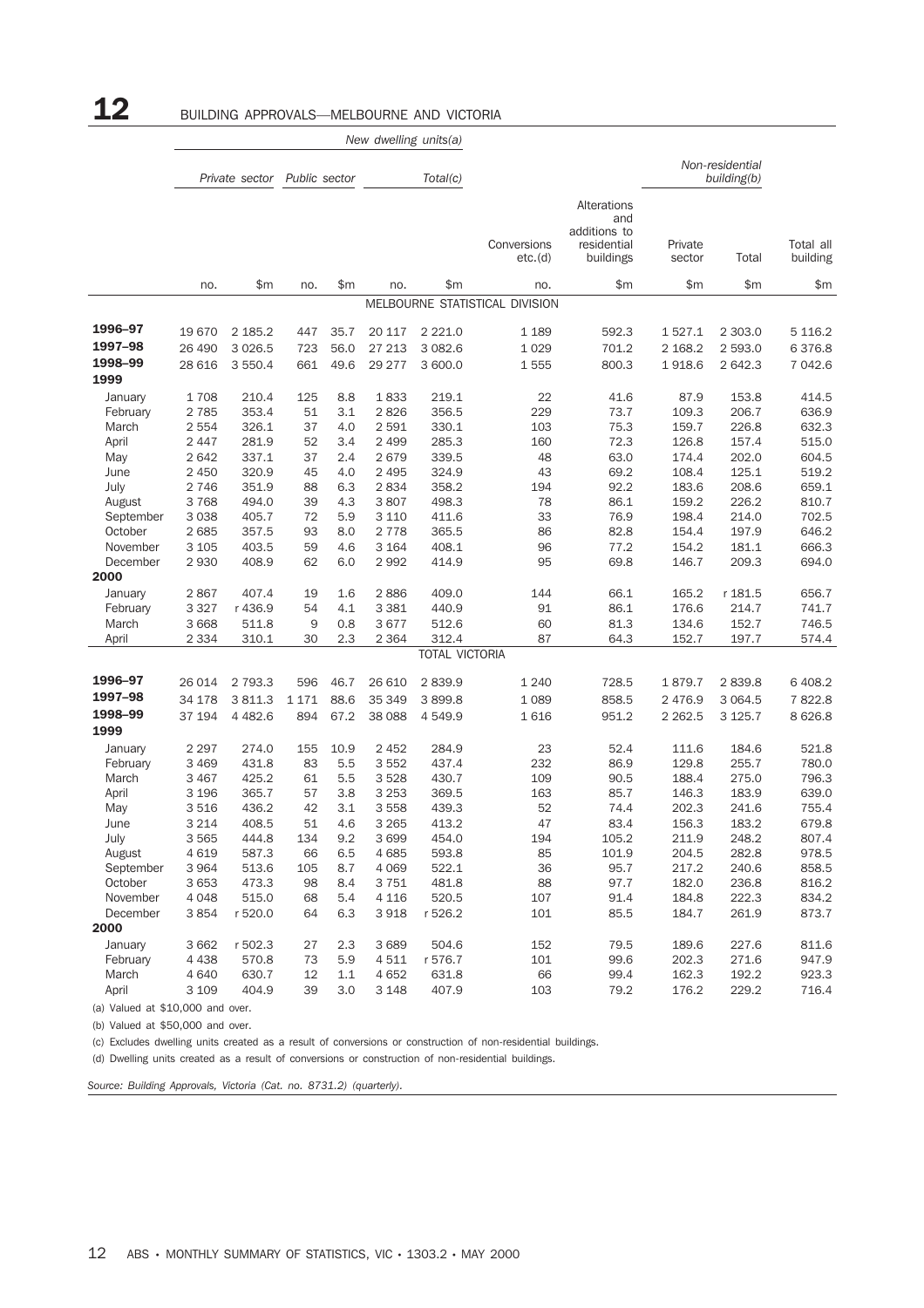## 13 NEW HOUSES AND OTHER RESIDENTIAL BUILDINGS, NUMBER OF DWELLING UNITS

|               |          |           |                          | New houses | New other residential buildings |           |                          |           |
|---------------|----------|-----------|--------------------------|------------|---------------------------------|-----------|--------------------------|-----------|
|               | Approved | Commenced | Under<br>construction(a) | Completed  | Approved                        | Commenced | Under<br>construction(a) | Completed |
|               | no.      | no.       | no.                      | no.        | no.                             | no.       | no.                      | no.       |
| 1996-97       | 19805    | 18 652    | 8937                     | 17613      | 6805                            | 6 0 4 7   | 4 1 5 1                  | 5727      |
| 1997-98       | 27 937   | 26 004    | 12 3 68                  | 22 4 25    | 7412                            | 7 5 9 8   | 5 1 4 8                  | 6542      |
| 1998-99       | 29 2 27  | 29 165    | 14 455                   | 26 9 26    | 8861                            | 8 3 0 7   | 6 1 9 8                  | 7029      |
| 1998          |          |           |                          |            |                                 |           |                          |           |
| September gtr | 7526     | 7 3 6 2   | 12 740                   | 6951       | 1706                            | 2 0 0 0   | 5 4 0 4                  | 1700      |
| December gtr  | 6873     | 7 3 9 9   | 13 127                   | 6995       | 2 3 7 5                         | 1682      | 5 1 7 5                  | 1906      |
| 1999          |          |           |                          |            |                                 |           |                          |           |
| March gtr     | 7071     | 6494      | 13846                    | 5699       | 2461                            | 2 1 5 9   | 5752                     | 1559      |
| June qtr      | 7757     | 7910      | 14 455                   | 7 2 8 1    | 2 3 1 9                         | 2 4 6 6   | 6 1 9 8                  | 1864      |
| September gtr | 9 2 8 0  | 8 1 5 5   | 15 667                   | 6939       | 3 1 7 3                         | 3 3 5 4   | 7844                     | 1702      |
| December gtr  | 9412     | 8699      | 15 669                   | 8667       | 2 3 7 3                         | 2 5 5 4   | 8851                     | 1537      |

(a) Under construction at the end of the period.

*Source: Building Activity, Victoria (Cat. no. 8752.2) (quarterly); Building Approvals, Victoria (Cat. no. 8731.2) (quarterly).*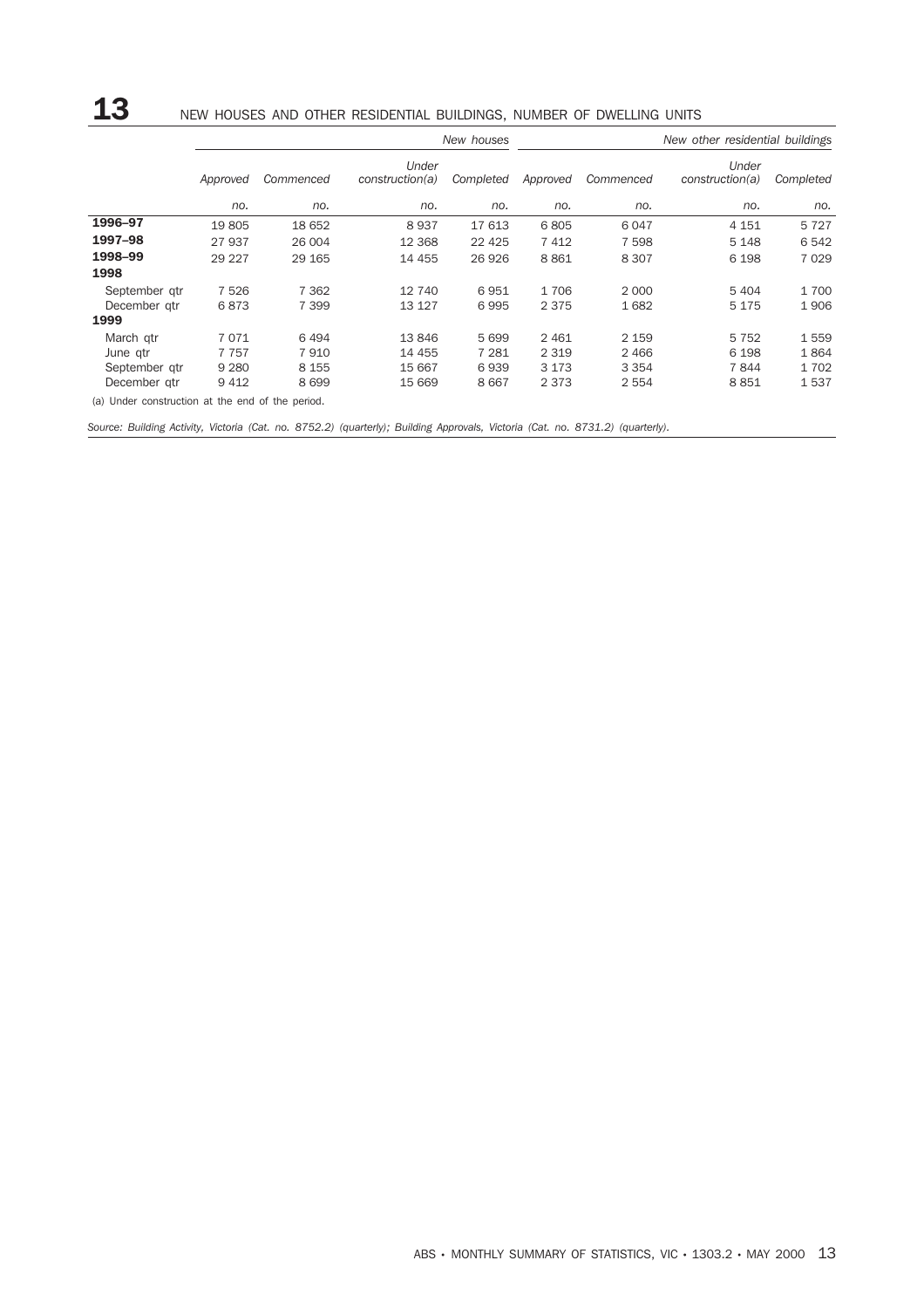|                                                                    |             | Residential buildings        | Non-residential buildings |                                     |                |           |        |             |             |
|--------------------------------------------------------------------|-------------|------------------------------|---------------------------|-------------------------------------|----------------|-----------|--------|-------------|-------------|
|                                                                    | <b>New</b>  | Alterations and<br>additions | Shops                     | Factories                           | <b>Offices</b> | Education | Health | Other       | Total       |
|                                                                    | \$m         | \$m                          | \$m\$                     | \$m\$                               | \$m\$          | \$m\$     | \$m\$  | \$m\$       | $$m$$       |
|                                                                    |             |                              |                           | COMMENCED                           |                |           |        |             |             |
| 1996-97                                                            | 2 692.2     | 761.0                        | 348.2                     | 343.8                               | 508.5          | 410.3     | 303.6  | 1 003.3     | 6 371.1     |
| 1997-98                                                            | 3 8 5 0.5   | 891.1                        | 598.5                     | 241.8                               | 428.6          | 270.9     | 250.2  | 1 3 9 9.8   | 7 9 3 1.4   |
| 1998-99                                                            | 4 4 9 6.3   | 987.2                        | 444.1                     | 263.6                               | 428.1          | 485.0     | 239.9  | 1 186.0     | 8 5 3 0.2   |
| 1998                                                               |             |                              |                           |                                     |                |           |        |             |             |
| September qtr                                                      | 1 1 2 6 .0  | 221.9                        | 111.3                     | 54.9                                | 102.5          | 132.6     | 26.7   | 225.3       | 2 001.2     |
| December gtr                                                       | 1 0 66.4    | 291.0                        | 137.8                     | 79.9                                | 136.2          | 175.6     | 95.1   | 429.7       | 2 411.7     |
| 1999                                                               |             |                              |                           |                                     |                |           |        |             |             |
| March qtr                                                          | 1 0 4 6.8   | 223.8                        | 75.3                      | 64.4                                | 98.3           | 98.2      | 41.1   | 190.0       | 1837.9      |
| June gtr                                                           | 1 257.1     | 250.4                        | 119.8                     | 64.3                                | 91.1           | 78.7      | 76.9   | 341.1       | 2 2 7 9.4   |
| September qtr                                                      | 1540.9      | 305.2                        | 119.0                     | 69.5                                | 83.6           | 86.0      | 71.7   | 242.1       | 2 518.0     |
| December qtr                                                       | 1521.6      | 276.1                        | 108.3                     | 64.4                                | 164.9          | 76.3      | 73.5   | 172.4       | 2 4 5 7 . 5 |
|                                                                    |             |                              |                           | UNDER CONSTRUCTION AT END OF PERIOD |                |           |        |             |             |
| 1996-97                                                            | 1582.3      | 358.5                        | 284.6                     | 214.9                               | 233.4          | 310.0     | 236.2  | 1 741.7     | 4 9 6 1.6   |
| 1997-98                                                            | 2 2 7 4 . 1 | 412.4                        | 406.6                     | 141.9                               | 241.6          | 320.2     | 279.8  | 1 4 6 6.0   | 5 542.6     |
| 1998-99                                                            | 2 7 4 5 . 1 | 451.3                        | 420.8                     | 120.9                               | 190.2          | 485.8     | 243.5  | 1611.2      | 6 2 6 8 .8  |
| 1998                                                               |             |                              |                           |                                     |                |           |        |             |             |
| September gtr                                                      | 2 4 2 6.8   | 412.1                        | 461.0                     | 124.2                               | 237.1          | 420.3     | 210.4  | 1464.6      | 5 7 5 6.6   |
| December gtr                                                       | 2 430.6     | 450.5                        | 427.2                     | 134.7                               | 253.1          | 489.2     | 257.4  | 1566.8      | 6 0 0 9.6   |
| 1999                                                               |             |                              |                           |                                     |                |           |        |             |             |
| March qtr                                                          | 2 644.3     | 471.4                        | 402.8                     | 138.2                               | 203.8          | 522.4     | 243.7  | 1 4 6 1.3   | 6 0 8 7 .9  |
| June gtr                                                           | 2 7 4 5 . 1 | 451.3                        | 420.8                     | 120.9                               | 190.2          | 485.8     | 243.5  | 1611.2      | 6 2 6 8 .8  |
| September gtr                                                      | 3 2 2 9.8   | 531.2                        | 440.2                     | 117.8                               | 129.6          | 527.3     | 237.1  | 1 503.3     | 6 7 1 6.2   |
| December gtr                                                       | 3 481.0     | 563.5                        | 313.8                     | 109.6                               | 203.2          | 485.0     | 217.0  | 1 4 3 4 .5  | 6 807.8     |
|                                                                    |             |                              |                           | COMPLETED                           |                |           |        |             |             |
| 1996-97                                                            | 2 617.6     | 768.5                        | 364.8                     | 295.6                               | 404.0          | 342.0     | 194.6  | 1 106.7     | 6 0 9 3.8   |
| 1997-98                                                            | 3 2 1 3.6   | 866.6                        | 474.7                     | 338.4                               | 449.4          | 283.2     | 208.2  | 1738.4      | 7 572.4     |
| 1998-99                                                            | 4 0 68.1    | 992.4                        | 487.3                     | 294.3                               | 524.9          | 328.5     | 305.1  | 1 1 1 0 . 3 | r 8111.0    |
| 1998                                                               |             |                              |                           |                                     |                |           |        |             |             |
| September qtr                                                      | 997.9       | 236.8                        | 88.8                      | 77.0                                | 108.3          | 33.2      | 103.7  | 247.0       | 1892.7      |
| December gtr                                                       | 1 080.2     | 259.6                        | 179.9                     | 70.0                                | 139.6          | 107.3     | 51.6   | 340.7       | 2 2 2 9 . 1 |
| 1999                                                               |             |                              |                           |                                     |                |           |        |             |             |
| March qtr                                                          | 855.2       | 215.9                        | 100.6                     | 64.1                                | 155.6          | 69.2      | 56.6   | 312.4       | 1829.5      |
| June gtr                                                           | 1 1 3 4 . 9 | 280.2                        | 118.0                     | 83.1                                | 121.3          | 118.8     | 93.2   | 210.2       | 2 159.7     |
| September gtr                                                      | 1075.3      | 235.3                        | 116.3                     | 76.1                                | 147.0          | 50.2      | 81.2   | 375.3       | 2 156.7     |
| December gtr                                                       | 1 3 1 2.9   | 255.7                        | 267.8                     | 74.0                                | 92.8           | 123.9     | 93.5   | 251.9       | 2 4 7 2.5   |
| Source: Building Activity, Victoria (Cat. no. 8752.2) (quarterly). |             |                              |                           |                                     |                |           |        |             |             |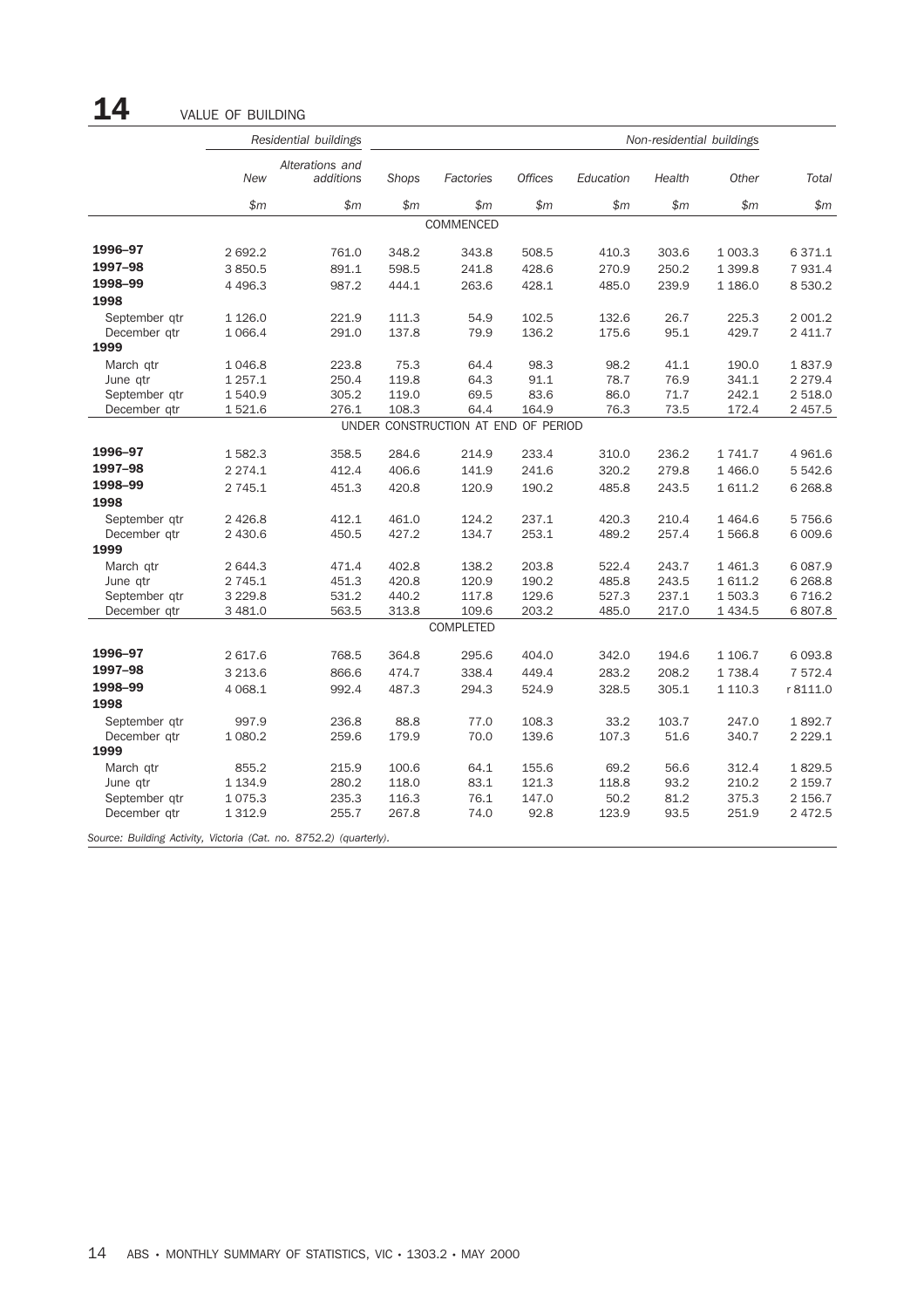# 15 PRIVATE NEW CAPITAL EXPENDITURE, BY SELECTED INDUSTRIES AND TYPE OF ASSET

|               |         |               | Selected industries          | Type of asset |                                 |                                   |
|---------------|---------|---------------|------------------------------|---------------|---------------------------------|-----------------------------------|
|               | Mining  | Manufacturing | Other selected<br>industries | Total         | New buildings and<br>structures | Equipment, plant<br>and machinery |
|               | \$m\$   | \$m           | \$m\$                        | \$m\$         | \$m\$                           | \$m                               |
|               |         |               | <b>ACTUAL</b>                |               |                                 |                                   |
| 1997-98       | 833     | 3 4 0 1       | 6809                         | 11 044        | 2858                            | 8 1 8 5                           |
| 1998-99       | 1 2 3 4 | 2951          | 7 1 6 6                      | 11 352        | 3 2 1 0                         | 8 1 4 1                           |
| 1998          |         |               |                              |               |                                 |                                   |
| September gtr | 318     | 715           | 1843                         | 2876          | 861                             | 2015                              |
| December gtr  | 288     | 780           | 1900                         | 2 9 6 8       | 819                             | 2 1 4 9                           |
| 1999          |         |               |                              |               |                                 |                                   |
| March qtr     | 321     | 652           | 1665                         | 2639          | 862                             | 1776                              |
| June qtr      | 306     | 803           | 1758                         | 2868          | 668                             | 2 2 0 0                           |
| September qtr | 205     | 918           | 1709                         | 2832          | 799                             | 2 0 3 4                           |
| December qtr  | 194     | 925           | 1855                         | 2973          | 711                             | 2 2 6 2                           |
|               |         |               | <b>EXPECTED</b>              |               |                                 |                                   |
| 1999-2000     | 813     | 3 5 1 3       | 6547                         | 10872         | 2 6 6 4                         | 8 2 0 8                           |
| 2000-2001     | 704     | 3824          | 5 5 0 1                      | 10 0 29       | 2 0 8 6                         | 7943                              |

# 16 COMMERCIAL FINANCE COMMITMENTS

|            |                                                |                                 |                                                 |       | Fixed Ioan facilities |           |                                   |                      |             | Type of lender       |
|------------|------------------------------------------------|---------------------------------|-------------------------------------------------|-------|-----------------------|-----------|-----------------------------------|----------------------|-------------|----------------------|
|            | Construction                                   | Purchase<br>of real<br>property | Purchase of<br>plant and<br>equipment Wholesale |       | Other                 | Total     | Revolving<br>credit<br>facilities | Total<br>commitments | Banks       | All other<br>lenders |
|            | \$m                                            | \$m\$                           | \$m\$                                           | \$m\$ | \$m\$                 | \$m\$     | \$m\$                             | \$m\$                | \$m         | \$m\$                |
| 1999       |                                                |                                 |                                                 |       |                       |           |                                   |                      |             |                      |
| January    | 38.8                                           | 358.9                           | 138.8                                           | 51.2  | 461.8                 | 1 0 4 9.5 | 1 2 2 0 . 7                       | 2 2 7 0 . 3          | 2 102.2     | 168.0                |
| February   | 90.4                                           | 384.5                           | 176.4                                           | 74.5  | 852.9                 | 1578.6    | 2 593.6                           | 4 172.2              | 3 081.1     | 1 0 9 1.2            |
| March      | 110.5                                          | 477.6                           | 190.6                                           | 329.7 | 1 2 2 0 . 7           | 2 3 2 9.2 | 2 4 6 7 .0                        | 4 796.2              | 3 984.1     | 812.2                |
| April      | 82.5                                           | 469.2                           | 170.8                                           | 79.0  | 501.9                 | 1 303.4   | 1 3 6 1.5                         | 2 6 6 4.9            | 2 104.1     | 560.8                |
| May        | 183.6                                          | 508.8                           | 157.4                                           | 39.4  | 771.1                 | 1 660.2   | 1569.8                            | 3 2 3 0.1            | 2837.0      | 393.1                |
| June       | 171.3                                          | 623.3                           | 211.8                                           | 88.4  | 2 189.9               | 3 2 8 4.7 | 1748.3                            | 5 033.0              | 4 695.6     | 337.4                |
| July       | 137.8                                          | 521.0                           | 159.0                                           | 14.9  | 684.6                 | 1517.2    | 1977.9                            | 3 4 9 5.1            | 3 0 7 4.9   | 420.2                |
| August     | 234.0                                          | 555.5                           | 169.2                                           | 25.2  | 755.8                 | 1 7 3 9.7 | 1 2 1 4 .0                        | 2953.7               | 2 7 5 9.9   | 193.8                |
| September  | 147.8                                          | 546.9                           | 205.8                                           | 33.8  | 719.7                 | 1654.1    | 1 3 7 2.4                         | 3 0 26.5             | 2 632.9     | 393.6                |
| October    | 266.0                                          | 610.1                           | 195.8                                           | 25.0  | 1 1 28.8              | 2 2 2 5.7 | 1544.8                            | 3 7 7 0.5            | 3 3 2 9 . 0 | 441.5                |
| November   | 235.6                                          | 633.8                           | 214.3                                           | 65.0  | 502.9                 | 1 651.7   | 1 2 8 8.5                         | 2 940.2              | 2 572.5     | 367.7                |
| December   | 155.9                                          | 689.3                           | 250.1                                           | 77.7  | 571.2                 | 1 744.2   | 1853.3                            | 3 5 9 7 .5           | 3 2 3 1.8   | 365.6                |
| 2000       |                                                |                                 |                                                 |       |                       |           |                                   |                      |             |                      |
| January    | 194.3                                          | 527.0                           | 151.5                                           | 60.5  | 406.1                 | 1 3 3 9.4 | r 1 1 4 5 . 5                     | r 2 484.9            | r 2 195.8   | 289.1                |
| February r | 118.6                                          | 657.7                           | 194.6                                           | 57.5  | 525.7                 | 1 554.1   | 1515.9                            | 3 0 7 0 .0           | 2 805.0     | 265.0                |
| March      | 123.4                                          | 671.5                           | 204.7                                           | 91.9  | 683.9                 | 1775.6    | 2 0 1 0.7                         | 3 7 8 6.3            | 3 202.3     | 583.9                |
|            | Source: ABS Time Series Service (PC Ausstats). |                                 |                                                 |       |                       |           |                                   |                      |             |                      |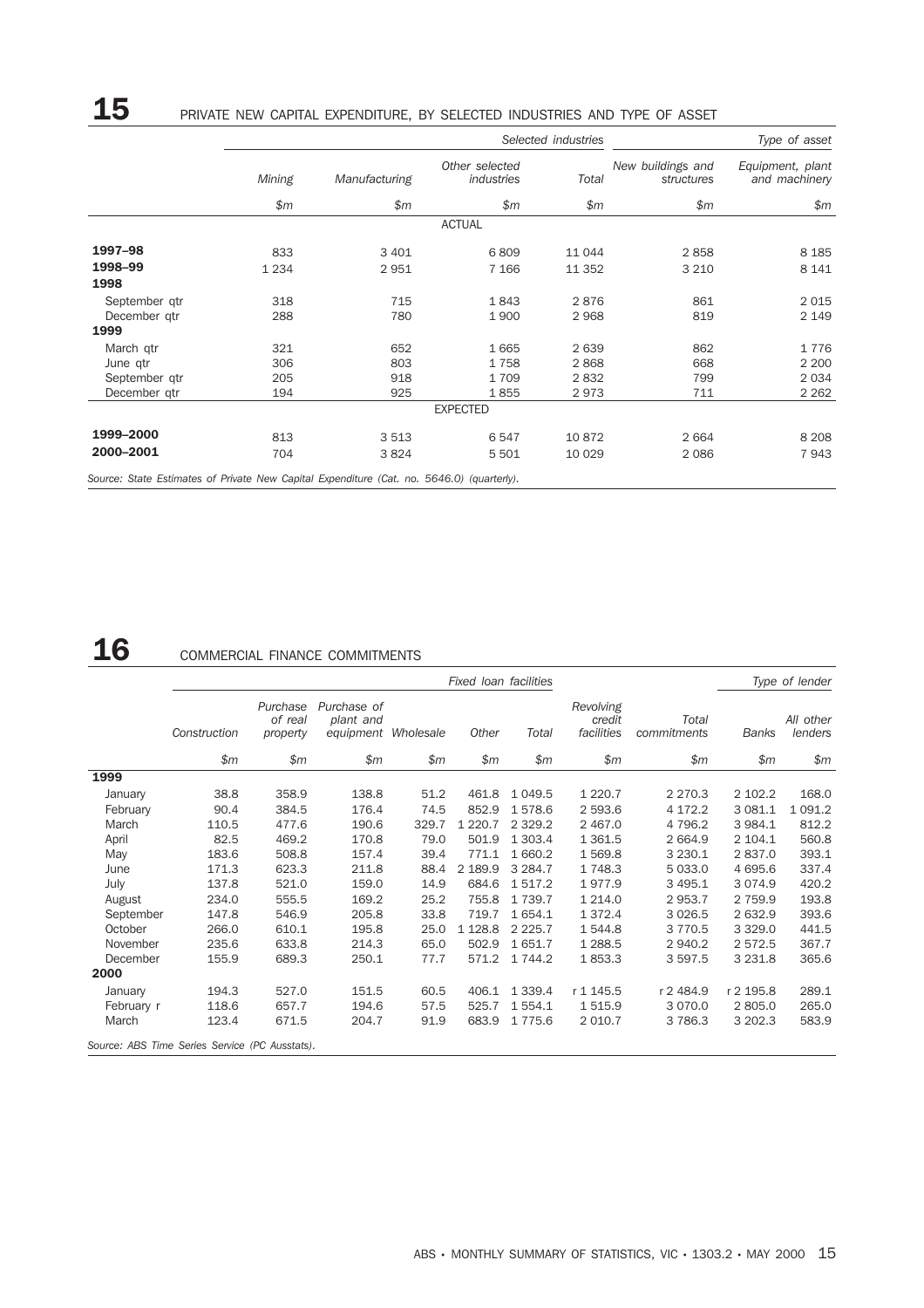#### **17** SECURED HOUSING FINANCE COMMITMENTS, DWELLING UNITS *Original series Seasonally adjusted Trend estimates no. \$m no. \$m no. \$m* 1999 January 8 095 983 10 269 1 236 10 238 1 220 February 9 727 1 154 10 023 1 220 10 516 1 274 March 12 455 1 520 1 1 394 1 362 1 0 693 1 313 April 11 014 1 348 10 942 1 374 1 0743 1 334 May 10 896 1 389 10 752 1 344 10 694 1 341 June 11 305 1 445 10 420 1 346 10 642 1 348 July 10 518 1 334 10 355 1 323 10 686 1 369 August 10 855 1 397 10 668 1 370 10 875 1 409 September 11 377 1 475 11 069 1 408 r 11 179 r 1 466 October 11 386 1 534 11 740 1 600 r 11 470 r 1 521 November 12 231 1 639 12 127 1 628 r 11 603 r 1 555 December 11 652 1 592 11 617 1 568 r 11 558 r 1 561 2000 January 8 962 1 242 11 342 1 521 r 11 394 r 1 547 February 11 184 1 498 11 051 1 554 r 11 180 r 1 522 March 11 558 1 554 10 526 1 389 10 940 1 490 *Source: Housing Finance for Owner Occupation, Australia (Cat. no. 5609.0) (monthly).*

## 18 RETAIL TURNOVER, BY INDUSTRY (EXCLUDING MOTOR VEHICLES, PARTS, PETROL, ETC.)

|                                                              | Food<br>retailing r | Department<br>stores | Clothing<br>and soft<br>good | Household | Recreational<br>retailing r good retailing r good retailing r | Other<br>retailing r | Hospitality<br>and services r | Total r     |
|--------------------------------------------------------------|---------------------|----------------------|------------------------------|-----------|---------------------------------------------------------------|----------------------|-------------------------------|-------------|
|                                                              | \$m\$               | \$m\$                | \$m                          | \$m\$     | \$m\$                                                         | \$m\$                | \$m\$                         | \$m\$       |
| 1999                                                         |                     |                      |                              |           |                                                               |                      |                               |             |
| February                                                     | 1 0 8 9.2           | 185.9                | 157.5                        | 303.9     | 132.7                                                         | 259.3                | 343.7                         | 2 4 7 2.3   |
| March                                                        | 1 202.9             | 233.5                | 202.7                        | 322.0     | 147.1                                                         | 316.8                | 383.6                         | 2 808.7     |
| April                                                        | 1 159.1             | 236.6                | 213.5                        | 324.7     | 141.1                                                         | 300.0                | 398.2                         | 2 7 7 3 . 1 |
| May                                                          | 1 167.0             | 253.5                | 215.8                        | 338.6     | 140.1                                                         | 291.6                | 398.7                         | 2 805.4     |
| June                                                         | 1 1 2 6 . 2         | 220.4                | 217.2                        | 333.9     | 143.7                                                         | 303.8                | 392.7                         | 2 7 3 7 . 7 |
| July                                                         | 1 210.5             | 263.2                | 219.0                        | 336.4     | 136.5                                                         | 322.8                | 438.8                         | 2927.2      |
| August                                                       | 1 177.9             | 221.3                | 209.5                        | 337.6     | 139.8                                                         | 315.1                | 422.3                         | 2 823.5     |
| September                                                    | 1 186.2             | 248.5                | 222.6                        | 347.8     | 149.5                                                         | 324.5                | 438.8                         | 2917.9      |
| October                                                      | 1 242.0             | 259.3                | 234.5                        | 379.3     | 148.5                                                         | 324.2                | 448.9                         | 3 0 3 6.6   |
| November                                                     | 1 2 3 1.9           | 304.1                | 243.3                        | 392.3     | 157.8                                                         | 338.4                | 441.7                         | 3 109.6     |
| December                                                     | 1463.8              | 528.1                | 339.8                        | 498.2     | 233.8                                                         | 439.8                | 526.4                         | 4 0 3 0.0   |
| 2000                                                         |                     |                      |                              |           |                                                               |                      |                               |             |
| January                                                      | 1 2 1 9.9           | 228.0                | 221.5                        | 358.1     | 138.2                                                         | 267.6                | 412.3                         | 2 845.5     |
| February                                                     | 1 1 5 5.2           | 195.9                | 181.7                        | 326.1     | 120.7                                                         | 268.1                | 406.6                         | 2 654.2     |
| March                                                        | 1 244.7             | 224.2                | 217.4                        | 342.8     | 132.1                                                         | 292.6                | 451.7                         | 2 905.5     |
| April                                                        | 1 163.1             | 260.6                | 224.2                        | 309.6     | 117.4                                                         | 291.9                | 388.4                         | 2 7 5 5.3   |
| Source: Retail Trade, Australia (Cat. no. 8501.0) (monthly). |                     |                      |                              |           |                                                               |                      |                               |             |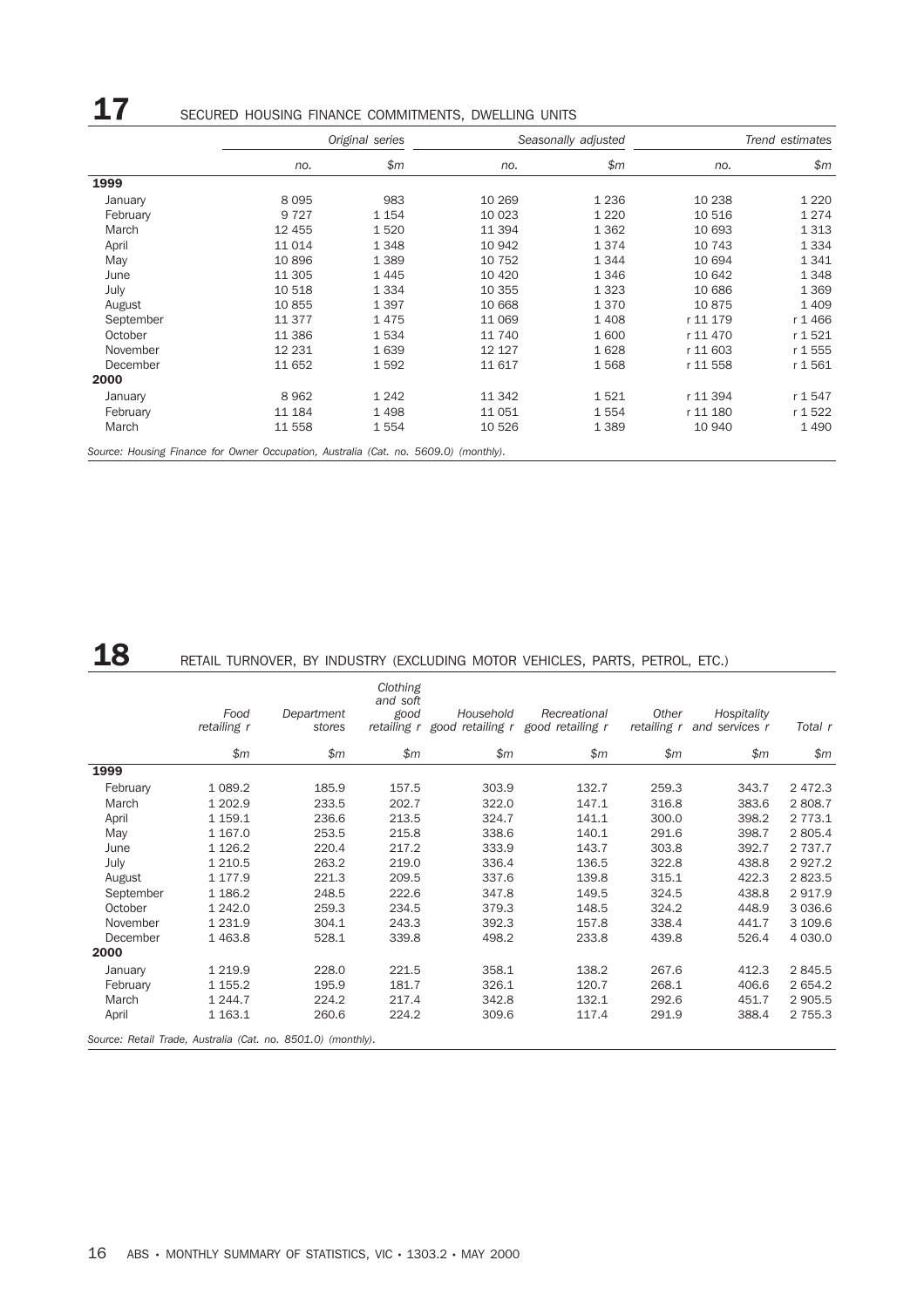# 19 EXPORTS AND IMPORTS, BY SECTIONS OF THE AUSTRALIAN EXPORT AND IMPORT CLASSIFICATIONS(a)

|                                                                                           | 1998-99        |                 | Ten months ending April 2000 |                |  |
|-------------------------------------------------------------------------------------------|----------------|-----------------|------------------------------|----------------|--|
|                                                                                           | <i>Imports</i> | Exports         | <i>Imports</i>               | Exports        |  |
|                                                                                           | \$m\$          | $\mathfrak{S}m$ | \$m\$                        | $\mathfrak{m}$ |  |
| O Food and live animals chiefly for food                                                  | 1 3 1 3        | r 3 958         | 1 1 3 8                      | 3661           |  |
| 1 Beverages and tobacco                                                                   | 134            | 166             | 118                          | 157            |  |
| 2 Crude materials, inedible (except fuels)                                                | 585            | 1 4 0 5         | 506                          | 1 2 9 3        |  |
| 3 Mineral fuels, lubricants, and related materials                                        | 1 1 5 0        | 798             | 1 3 3 1                      | 982            |  |
| 4 Animal and vegetable oils, fats and waxes                                               | 108            | 108             | 76                           | 91             |  |
| 5 Chemicals and related products, n.e.c.                                                  | 3 2 4 7        | 977             | 2 7 3 0                      | 843            |  |
| 6 Manufacturing goods classified chiefly by material                                      | 4 4 7 0        | 2 4 2 2         | 3854                         | 2 200          |  |
| 7 Machinery and transport equipment                                                       | 13 4 89        | 2897            | 12 130                       | 3 3 7 3        |  |
| 8 Miscellaneous manufactured articles                                                     | 5 3 4 3        | 1 0 3 9         | 4898                         | 967            |  |
| 9 Commodities and transactions of merchandise trade, n.e.c.                               | 1 1 7 5        | r 2 721         | 928                          | 2 1 7 6        |  |
| <b>Total</b>                                                                              | 31 0 14        | 16 489          | 27 709                       | 15 743         |  |
| (a) Any discrepancies between sums of the component items and totals are due to rounding. |                |                 |                              |                |  |

*Source: Foreign Trade Australia: Fasttraccs Database.*

## 20 OVERSEAS TRADE, MAJOR TRADING PARTNERS(a)

|                          | 1997-98        |         |                       | 1998-99 | Ten months ending April 2000 |         |  |
|--------------------------|----------------|---------|-----------------------|---------|------------------------------|---------|--|
|                          | <b>Imports</b> | Exports | <i><b>Imports</b></i> | Exports | <b>Imports</b>               | Exports |  |
| Country                  | \$m\$          | \$m\$   | $\mathsf{m}$          | \$m     | \$m                          | \$m     |  |
| Belgium-Luxembourg       | 243            | 91      | 239                   | 102     | 215                          | 97      |  |
| <b>Brazil</b>            | 134            | 76      | 118                   | 48      | 85                           | 38      |  |
| Canada                   | 390            | 122     | 392                   | 125     | 380                          | 111     |  |
| China                    | 2 1 5 4        | 624     | 2537                  | 669     | 2 4 9 5                      | 861     |  |
| Fiji                     | 133            | 245     | 180                   | 242     | 169                          | 246     |  |
| Finland                  | 193            | 12      | 188                   | 9       | 161                          | 8       |  |
| France                   | 631            | 168     | 619                   | 131     | 521                          | 117     |  |
| Germany                  | 2 1 1 6        | 268     | 2 3 4 1               | 407     | 1977                         | 324     |  |
| Hong Kong (SAR of China) | 338            | 1073    | 431                   | 900     | 328                          | 776     |  |
| India                    | 256            | 188     | 261                   | 192     | 221                          | 154     |  |
| Indonesia                | 637            | 325     | 1078                  | 226     | 742                          | 238     |  |
| Italy                    | 963            | 396     | 1038                  | 288     | 854                          | 271     |  |
| Japan                    | 3847           | 1686    | 4 1 3 3               | 1676    | 3 5 9 6                      | 1551    |  |
| Korea, Republic of       | 882            | 1039    | 847                   | 862     | 699                          | 935     |  |
| Malaysia                 | 668            | 517     | 873                   | 431     | 935                          | 413     |  |
| Mexico                   | 80             | 77      | 103                   | 90      | 93                           | 59      |  |
| Netherlands              | 254            | 81      | 292                   | 109     | 256                          | 88      |  |
| New Zealand              | 1 3 1 1        | 1552    | 1 3 3 3               | 1640    | 1 2 1 7                      | 2 0 1 6 |  |
| Pakistan                 | 97             | 87      | 87                    | r 43    | 73                           | 49      |  |
| Papua New Guinea         | 163            | 235     | 64                    | 188     | 60                           | 117     |  |
| Philippines              | 135            | 388     | 157                   | 387     | 129                          | 324     |  |
| Saudi Arabia             | 107            | 268     | 107                   | 511     | 144                          | 590     |  |
| Singapore                | 492            | 989     | 510                   | 1 0 8 0 | 521                          | 1 2 3 2 |  |
| South Africa             | 147            | 272     | 125                   | 217     | 138                          | 193     |  |
| Sweden                   | 585            | 41      | 598                   | 25      | 510                          | 24      |  |
| Switzerland              | 277            | 24      | 335                   | 34      | 263                          | 29      |  |
| Taiwan                   | 852            | 657     | 905                   | 920     | 757                          | 678     |  |
| Thailand                 | 400            | 341     | 523                   | 343     | 533                          | 368     |  |
| United Kingdom           | 1694           | 453     | 1839                  | 1 1 6 9 | 1482                         | 606     |  |
| United States of America | 7 0 2 7        | 1 603   | 6891                  | 1 4 6 9 | 6 4 0 1                      | 1357    |  |
| Other and unknown        | 1645           | 2 0 3 3 | 1870                  | r 1956  | 1754                         | 1873    |  |
| <b>Total</b>             | 28 851         | 15931   | 31 0 14               | 16 489  | 27 709                       | 15 743  |  |

(a) The list of countries in this table reflects the volume of trade with Victoria. Information about Victoria's trade with other countries is available on request.

*Source: Overseas Trade: Fasttraccs Database.*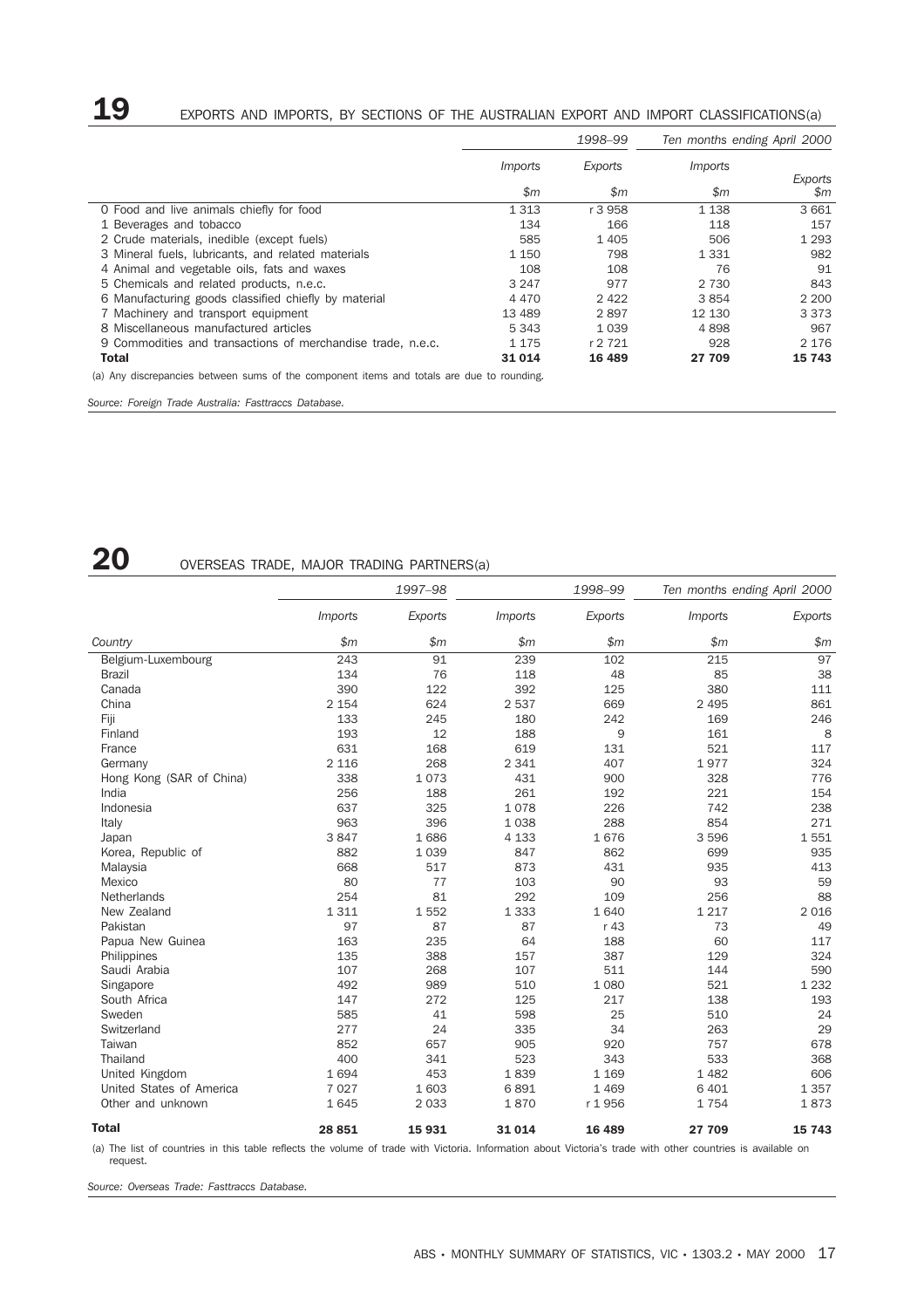# 21 VALUE OF OVERSEAS TRADE—VICTORIA AND AUSTRALIA

|                                              |                | Victoria |                |                                     |                     |  |  |  |
|----------------------------------------------|----------------|----------|----------------|-------------------------------------|---------------------|--|--|--|
|                                              | <i>Imports</i> | Exports  | <i>Imports</i> | Exports<br>(including re-exports) r | Excess of exports r |  |  |  |
|                                              | \$m\$          | \$m\$    | \$m\$          | \$m\$                               | \$m\$               |  |  |  |
| 1997-98                                      | 28 851         | 15 9 31  | 90 684         | 87 768                              | $-2916$             |  |  |  |
| 1998-99                                      | 31 0 14        | 16 489   | 97 611         | 85 991                              | $-11620$            |  |  |  |
| 1999                                         |                |          |                |                                     |                     |  |  |  |
| February                                     | 2 2 7 4        | 1 2 1 8  | 7 1 1 2        | 6 2 4 3                             | $-869$              |  |  |  |
| March                                        | 2855           | 1504     | 8699           | 7 3 3 0                             | $-1.369$            |  |  |  |
| April                                        | 2 3 9 3        | 1341     | 7731           | 6433                                | $-1298$             |  |  |  |
| May                                          | 2 3 3 1        | 1 3 8 1  | 7 7 4 6        | 6967                                | $-779$              |  |  |  |
| June                                         | 2652           | 1 3 3 2  | 8 1 4 2        | 6892                                | $-1250$             |  |  |  |
| July                                         | 2 6 6 3        | 1 2 5 6  | 8 1 8 1        | 7 1 5 8                             | $-1023$             |  |  |  |
| August                                       | 2 7 4 8        | 1 3 5 2  | 8871           | 7 3 4 9                             | $-1522$             |  |  |  |
| September                                    | 2 7 7 7        | 1 4 6 0  | 8965           | 7 3 9 2                             | $-1573$             |  |  |  |
| October r                                    | 3 2 8 2        | 1536     | 10 216         | 7986                                | $-2230$             |  |  |  |
| November r                                   | 2869           | 2 1 0 5  | 9678           | 8 4 7 1                             | $-1207$             |  |  |  |
| December r                                   | 2644           | 1716     | 8916           | 8375                                | $-541$              |  |  |  |
| 2000                                         |                |          |                |                                     |                     |  |  |  |
| January r                                    | 2 5 5 8        | 1 2 1 7  | 8 1 1 2        | 6813                                | $-1299$             |  |  |  |
| February r                                   | 2693           | 1673     | 8651           | 8 2 0 8                             | $-443$              |  |  |  |
| March r                                      | 2982           | 1844     | 9659           | 8806                                | $-853$              |  |  |  |
| April                                        | 2 4 9 3        | 1584     | 7971           | 8 2 5 7                             | 286                 |  |  |  |
| Source: Overseas Trade: Fasttraccs Database. |                |          |                |                                     |                     |  |  |  |

## 22 TOURIST ACCOMMODATION

|                                                               | Hotels, motels, guest houses and serviced apartments(a) |          |            |                         |                        |                     |                               |
|---------------------------------------------------------------|---------------------------------------------------------|----------|------------|-------------------------|------------------------|---------------------|-------------------------------|
|                                                               | Establishments Guest rooms                              |          | Bed spaces | Room nights<br>occupied | Room<br>occupancy rate | Persons<br>employed | Takings from<br>accommodation |
| Quarter ended                                                 | no.                                                     | no.      | no.        | '000                    | %                      | no.                 | \$7000                        |
| 1998                                                          |                                                         |          |            |                         |                        |                     |                               |
| June                                                          | 669                                                     | 28 850   | 78 637     | 1415.7                  | 53.9                   | 20 754              | 153 243                       |
| September                                                     | 676                                                     | 29 4 04  | 80 902     | 1464.3                  | 54.4                   | 20 7 7 6            | 169 966                       |
| December                                                      | 682                                                     | 29 7 1 7 | 81976      | 1 602.6                 | 58.7                   | 20 813              | 182 207                       |
| 1999                                                          |                                                         |          |            |                         |                        |                     |                               |
| March                                                         | 686                                                     | 30 160   | 83 4 20    | 1680.8                  | 62.0                   | 21 1 29             | 195 573                       |
| June                                                          | 698                                                     | 30 766   | 85 247     | 1545.6                  | 55.4                   | 21 7 25             | 170 130                       |
| September                                                     | 698                                                     | 30 934   | 85 4 83    | 1589.5                  | 56.0                   | 21 780              | 184 105                       |
| December                                                      | 705                                                     | 31 317   | 86 058     | 1672.7                  | 58.1                   | 21 633              | 191 644                       |
| (a) Comprising establishments with 15 or more rooms or units. |                                                         |          |            |                         |                        |                     |                               |

*Source: Tourist Accommodation, Australia (Cat. no. 8635.0) (quarterly).*